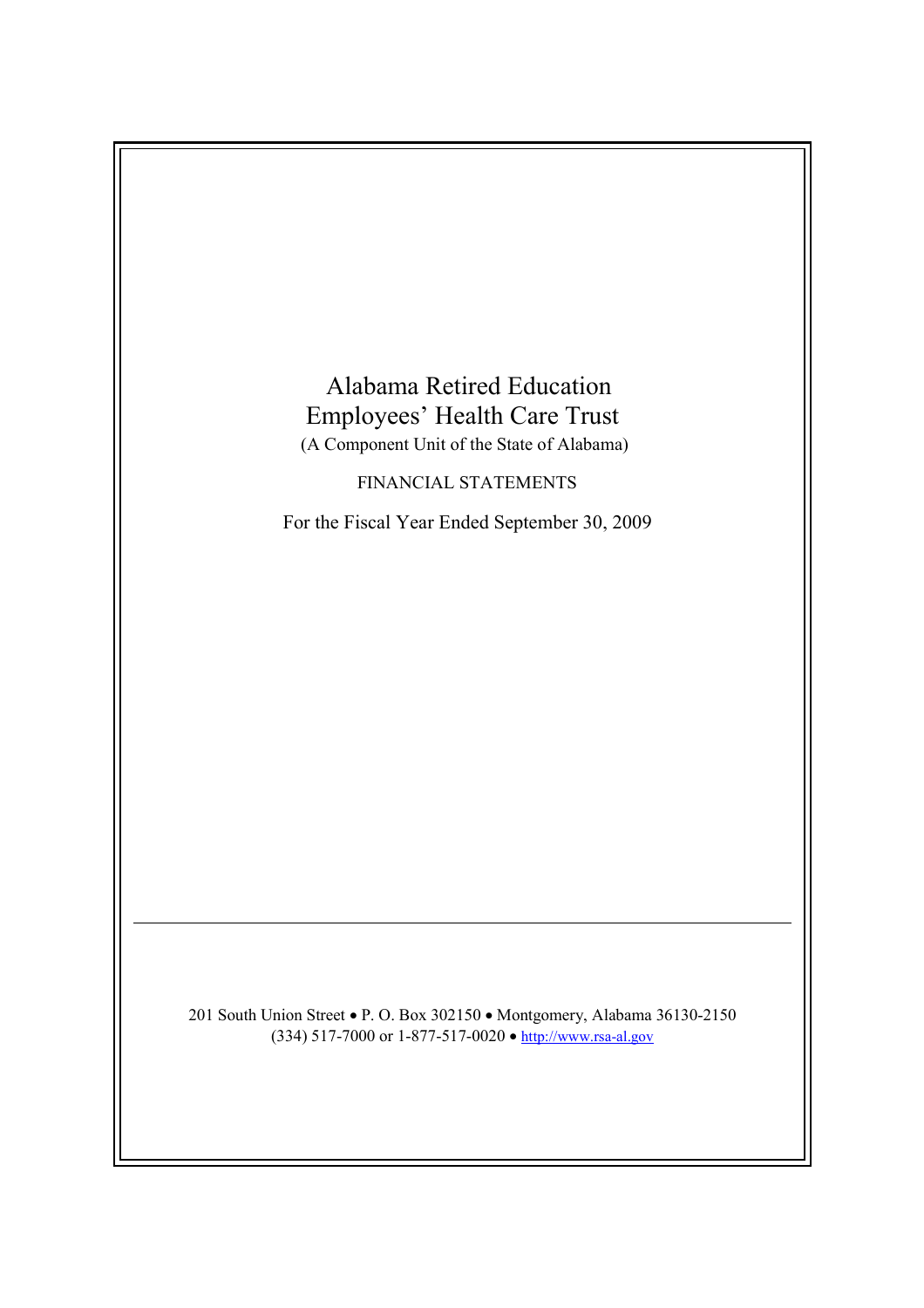

Carr, Riggs & Ingram, LLC 7550 Halcyon Summit Drive Montgomery, Alabama 36117

(334) 271-6678 (334) 271-6697 (fax) www.cricpa.com

## **INDEPENDENT AUDITORS' REPORT**

The Public Education Employees' Health Insurance Board

We have audited the accompanying statement of plan net assets of the Alabama Retired Education Employees' Health Care Trust (a component unit of the State of Alabama) as of September 30, 2009, and the related statement of changes in plan net assets for the year then ended. These financial statements are the responsibility of the Alabama Retired Education Employees' Health Care Trust. Our responsibility is to express an opinion on these financial statements based on our audit. The prior year partial comparative information has been derived from the Alabama Retired Education Employees' Health Care Trust's 2008 financial statements and, in our report dated January 27, 2009, we expressed an unqualified opinion on such financial statements.

We conducted our audit in accordance with auditing standards generally accepted in the United States of America. Those standards require that we plan and perform the audit to obtain reasonable assurance about whether the financial statements are free of material misstatement. An audit includes examining, on a test basis, evidence supporting the amounts and disclosures in the financial statements. An audit also includes assessing the accounting principles used and significant estimates made by management, as well as evaluating the overall financial statement presentation. We believe that our audit provides a reasonable basis for our opinion.

In our opinion, the 2009 financial statements referred to above present fairly, in all material respects, the financial position of the Alabama Retired Education Employees' Health Care Trust (a component unit of the State of Alabama) as of September 30, 2009, and its changes in plan net assets for the year then ended in conformity with U.S. generally accepted accounting principles.

The management's discussion and analysis on pages 2 through 4 and the schedules of funding progress and contributions from the employers and other contributing entities on page 19 are not required parts of the basic financial statements but are supplementary information required by U.S. generally accepted accounting principles. The claims development information included on page 20 is presented for purposes of additional analysis and is not a required part of the basic financial statements. We have applied certain limited procedures, which consisted principally of inquiries of management regarding the methods of measurement and presentation of the required supplementary information. However, we did not audit the information and express no opinion on it.

Carry Riggs & Ingram, L.L.C.

January 27, 2010 Montgomery, Alabama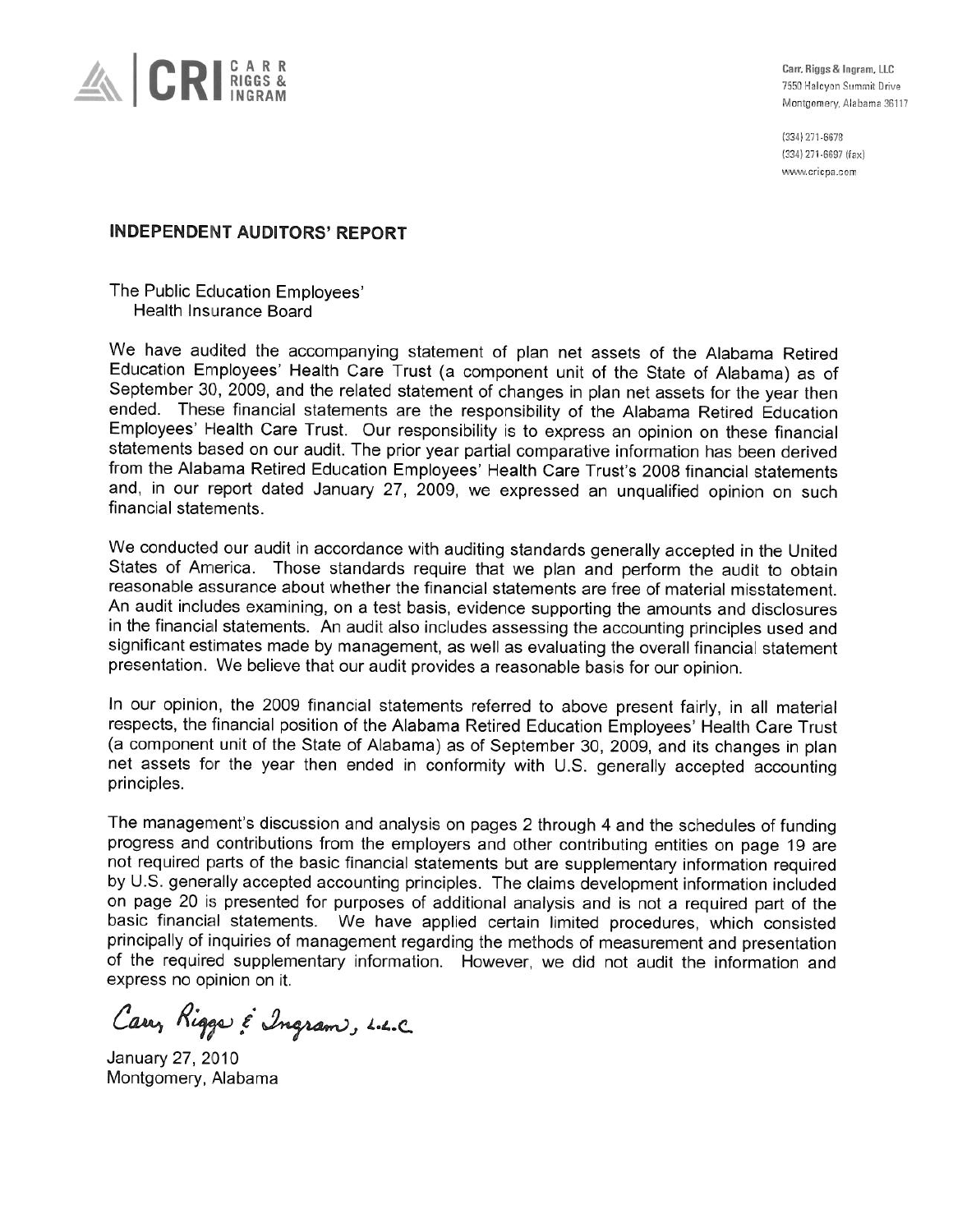## **ALABAMA RETIRED EDUCATION EMPLOYEES' HEALTH CARE TRUST Management's Discussion and Analysis**

The Alabama Retired Education Employees' Health Care Trust (Trust) is a multiple employer cost sharing defined benefit health care plan established in 2007 to provide health care benefits to state and local school system retirees. The contributions and benefit payments related to retirees that are processed through the Public Education Employees' Health Insurance Fund (PEEHIF) are segregated from the PEEHIF and reported as part of the Trust. The following discussion provides an overview of the financial position and results of operation for the Trust as of and for the year ended September 30, 2009, respectively. For more detailed information, please refer to the financial statements, including the Notes to the Financial Statements, the Required Supplementary Information, and the Supplementary Information.

## **Financial Statements, Required Supplementary Information, and Supplementary Information**

The financial statements include the Statement of Plan Net Assets and the Statement of Changes in Plan Net Assets. The Notes to the Financial Statements are considered an integral part of the financial statements. The financial statements are prepared using the economic resources measurement focus and accrual basis of accounting. Revenues are recognized when earned and expenses are recognized when incurred, regardless of when cash is received or expended. Investments are reported at fair value.

Statement of Plan Net Assets – Includes all assets and liabilities of the Trust and provides a snapshot of the financial position of the Trust as of the end of the fiscal year. Assets less liabilities results in the net assets held in trust for other postemployment benefits at fiscal year-end.

Statement of Changes in Plan Net Assets – Reports all additions and deductions of the Trust for the fiscal year. Additions primarily include employer contributions, employee contributions, transfers from PEEHIF, and investment income. Deductions are principally made up of claims. Additions minus deductions provide the change in plan net assets for the fiscal year. The change in plan net assets plus the beginning plan net assets results in the plan net assets at fiscal year-end.

The Notes to the Financial Statements include a description of the trust, a summary of significant accounting policies, a description of contract administrators including the methods in which fees are determined, credit risk disclosures for cash and investments, concentration of investments disclosures, securities lending disclosures, funded status, additional actuarial information relevant to the latest actuarial valuations, and disclosures concerning unpaid claims liabilities.

The Required Supplementary Information following the Notes to the Financial Statements includes a Schedule of Funding Progress and a Schedule of Employer Contributions. The Schedule of Funding Progress provides trend data on the level of funding for the Trust. The Schedule of Employer Contributions provides trend data on the annual required employer contributions and the percentage actually contributed.

The Supplementary Information following the Required Supplementary Information includes a Schedule of Claims Development Information. It provides information pertaining to claims development. A table is used to illustrate the historical trend information on how the Trust's earned revenues and interest income compare to related costs of claims and other expenses assumed by the Trust as of the year-end.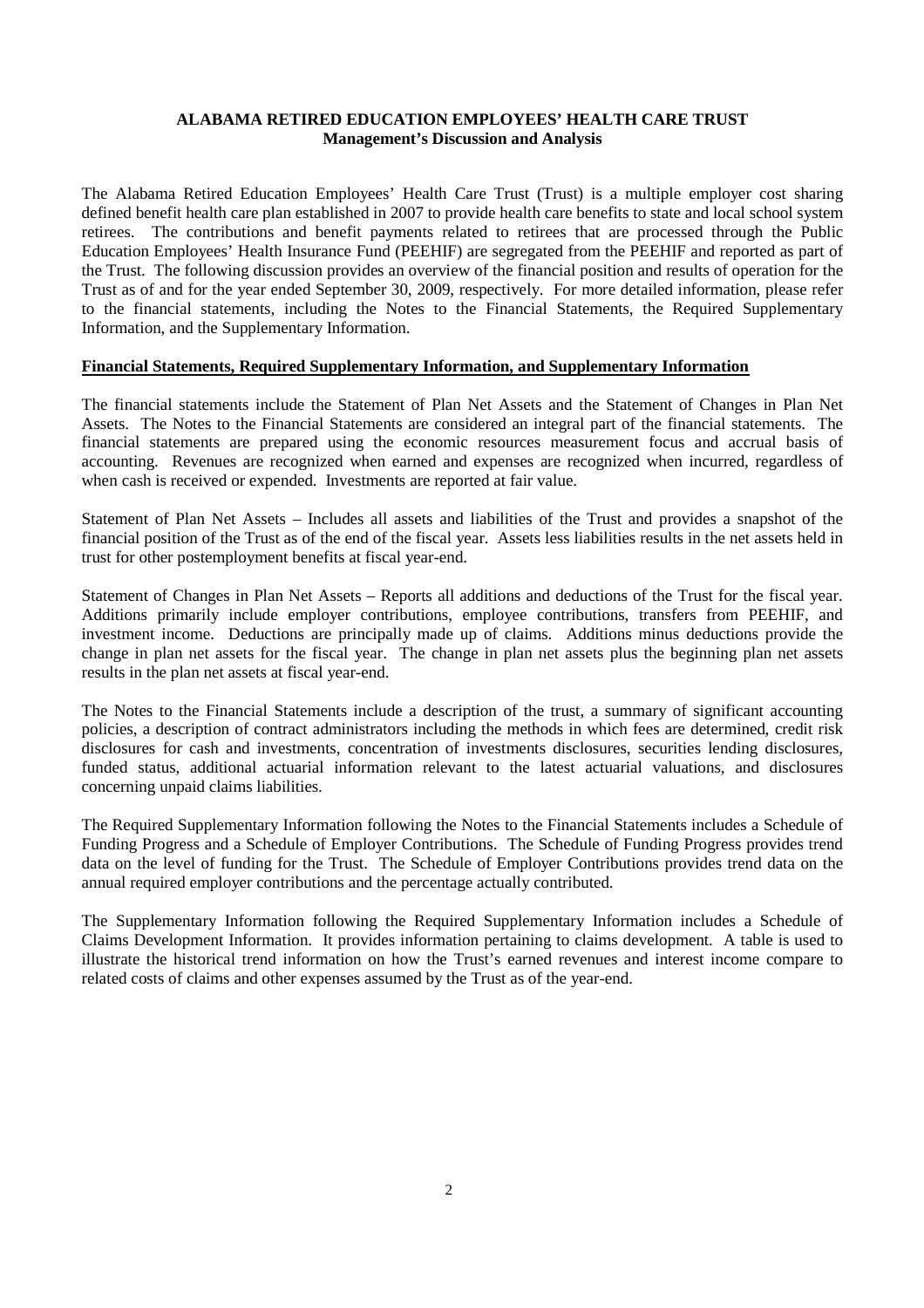## **ALABAMA RETIRED EDUCATION EMPLOYEES' HEALTH CARE TRUST Management's Discussion and Analysis**

## **Comparative Summary Statements**

## **Summary Comparative Statement of Plan Net Assets As of September 30, 2009 and 2008**

(Amounts in Thousands)

|                                               |      |         |      |         |              | % Increase |
|-----------------------------------------------|------|---------|------|---------|--------------|------------|
|                                               | 2009 |         | 2008 |         | Variance     | (Decrease) |
| <b>Assets</b>                                 |      |         |      |         |              |            |
| Receivables                                   | \$   | 14,064  | \$   | 13,401  | \$<br>663    | 4.95       |
| Investments                                   |      | 682,682 |      | 598,906 | 83,776       | 13.99      |
| <b>Invested Securities Lending Collateral</b> |      | 68,971  |      | 69,928  | (957)        | (1.37)     |
| Deposits with Claims-Paying Agent             |      | 6,540   |      | 593     | 5,947        | 1,002.87   |
| <b>Total Assets</b>                           | \$   | 772,257 | \$   | 682,828 | \$<br>89,429 | 13.10      |
| <b>Liabilities</b>                            |      |         |      |         |              |            |
| Payables                                      | \$   | 8,494   | \$   | 8,156   | \$<br>338    | 4.14       |
| Securities Lending Collateral                 |      | 68,971  |      | 69,928  | (957)        | (1.37)     |
| Claims Incurred but not Reported              |      | 24,788  |      | 24,931  | (143)        | (0.57)     |
| <b>Total Liabilities</b>                      |      | 102,253 |      | 103,015 | (762)        | (0.74)     |
| <b>Net Assets Held in Trust</b>               |      |         |      |         |              |            |
| for Other Postemployment Benefits             | \$   | 670,004 | \$   | 579,813 | \$<br>90,191 | 15.56      |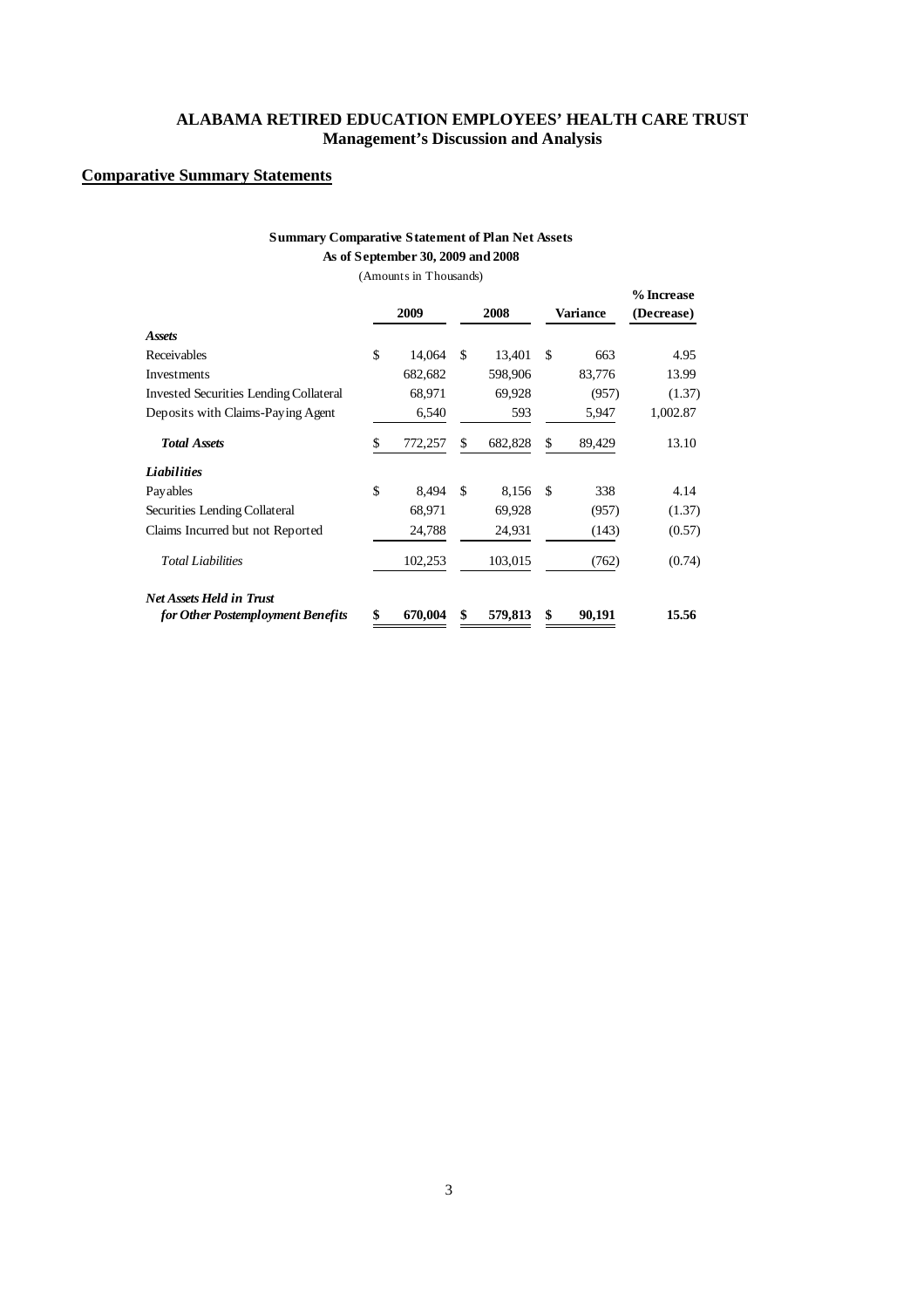## **ALABAMA RETIRED EDUCATION EMPLOYEES' HEALTH CARE TRUST Management's Discussion and Analysis**

## **Comparative Summary Statements, Continued**

## **Summary Comparative Statement of Changes in Plan Net Assets For the Fiscal Years Ended September 30, 2009 and 2008**

(Amounts in Thousands)

|                                                      | 2009          | 2008          |     | Variance  | % Increase<br>(Decrease) |
|------------------------------------------------------|---------------|---------------|-----|-----------|--------------------------|
| Additions                                            |               |               |     |           |                          |
| Contributions                                        | \$<br>393,510 | \$<br>566,270 | \$. | (172,760) | (30.51)                  |
| Interest and Dividend Income                         | 20,767        | 14,940        |     | 5,827     | 39.00                    |
| Net (Decrease)/Increase in Fair Value of Investments | 30,712        | (75,608)      |     | 106,320   | 140.62                   |
| Securities Lending Income                            | 837           | 800           |     | 37        | 4.63                     |
| <b>Total Additions</b>                               | 445,826       | 506,402       |     | (60, 576) | (11.96)                  |
| Deductions                                           |               |               |     |           |                          |
| Benefits                                             | 355,635       | 336,660       |     | 18,975    | 5.64                     |
| Net Increase                                         | 90,191        | 169,742       |     | (79, 551) | (46.87)                  |
| Net Assets Held in Trust for                         |               |               |     |           |                          |
| Other Postemployment Benefits                        |               |               |     |           |                          |
| Beginning of Year                                    | 579,813       | 410,071       |     | 169,742   | 41.39                    |
| <b>End of Year</b>                                   | \$<br>670,004 | \$<br>579,813 | \$  | 90,191    | 15.56                    |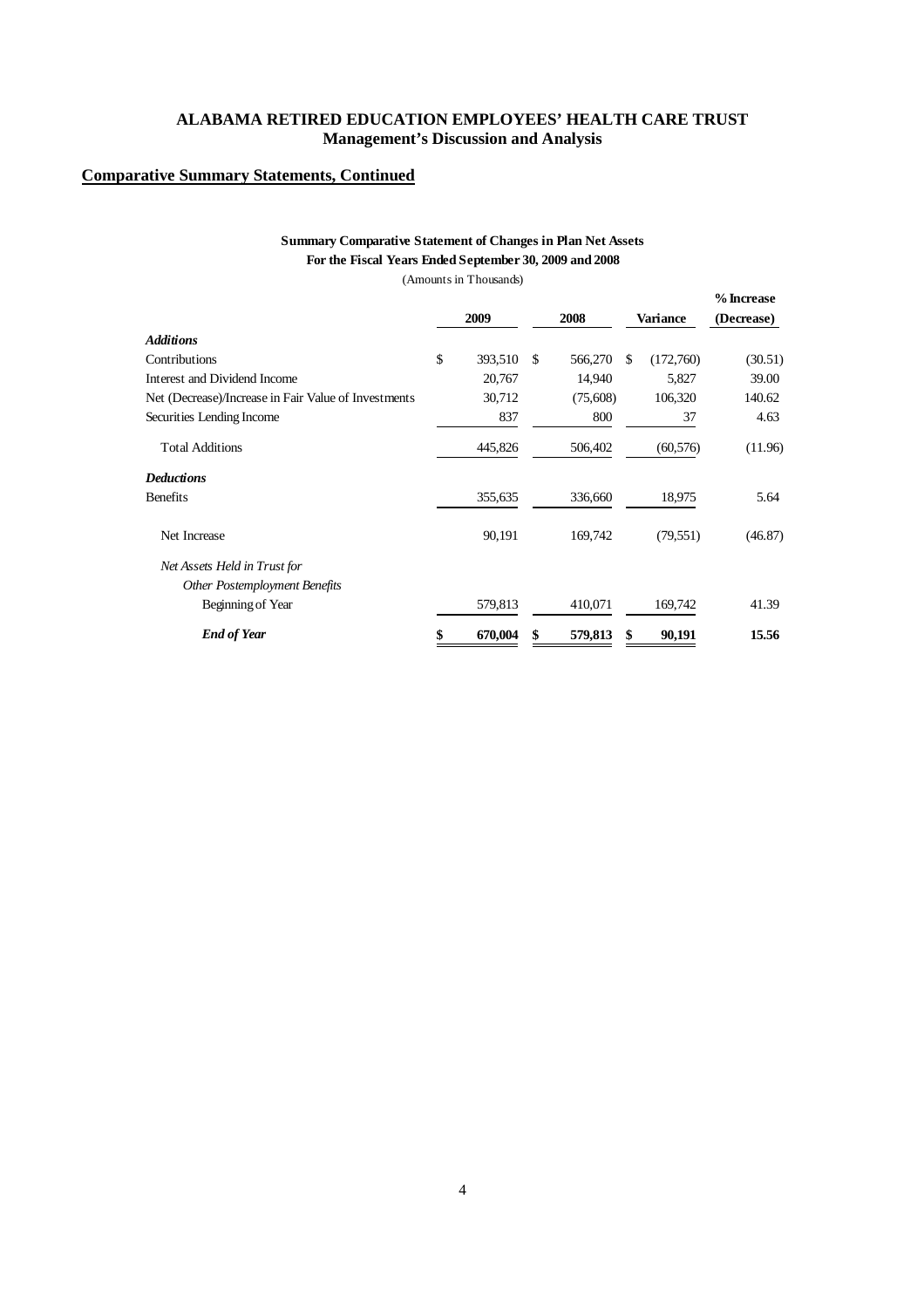# **ALABAMA RETIRED EDUCATION EMPLOYEES' HEALTH CARE TRUST STATEMENT OF PLAN NET ASSETS**

**September 30, 2009 with comparative amounts shown for 2008**

(Amounts in Thousands)

|                                                            | 2009          | 2008          |
|------------------------------------------------------------|---------------|---------------|
| <b>Assets</b>                                              |               |               |
| Receivables                                                |               |               |
| Rebates - Prescription Drug Plan Manufacturer Rebates      | \$<br>7,009   | \$<br>6,343   |
| Medicare Part D Subsidy                                    | 4,162         | 4,033         |
| <b>Interest and Dividends</b>                              | 2,893         | 3,025         |
| <b>Total Receivables</b>                                   | 14,064        | 13,401        |
| Deposit with Claims-Paying Agent                           | 6,540         | 593           |
| Investments, at Fair Value (Note 8)                        |               |               |
| <b>Commercial Paper</b>                                    | 98,994        | 179,701       |
| <b>Money Market Funds</b>                                  | 50,497        | 67,640        |
| <b>U.S. Government Gauranteed Bonds</b>                    | 49,644        | 31,093        |
| <b>U.S. Agency Securities</b>                              | 35,534        | 47,396        |
| Mortgage-backed Securities                                 | 24,855        | 15,677        |
| Corporate Bonds                                            | 75,673        | 50,011        |
| <b>Private Placements</b>                                  | 1,433         | 1,054         |
| <b>International Securities</b>                            | 81,670        | 50,354        |
| <b>Common Stocks</b>                                       | 264,382       | 155,980       |
| <b>Total Investments</b>                                   | 682,682       | 598,906       |
| Invested Securities Lending Collateral (Note 8)            | 68,971        | 69,928        |
| <b>Total Assets</b>                                        | 772,257       | 682,828       |
| <b>Liabilities</b>                                         |               |               |
| <b>Reported Claims Payable</b>                             | 8,494         | 8,156         |
| Claims Incurred but not Reported                           | 24,788        | 24,931        |
| Securities Lending Collateral (Note 8)                     | 68,971        | 69,928        |
| <b>Total Liabilities</b>                                   | 102,253       | 103,015       |
| Net Assets Held in Trust for Other Postemployment Benefits | \$<br>670,004 | \$<br>579,813 |

See accompanying Notes to the Financial Statements.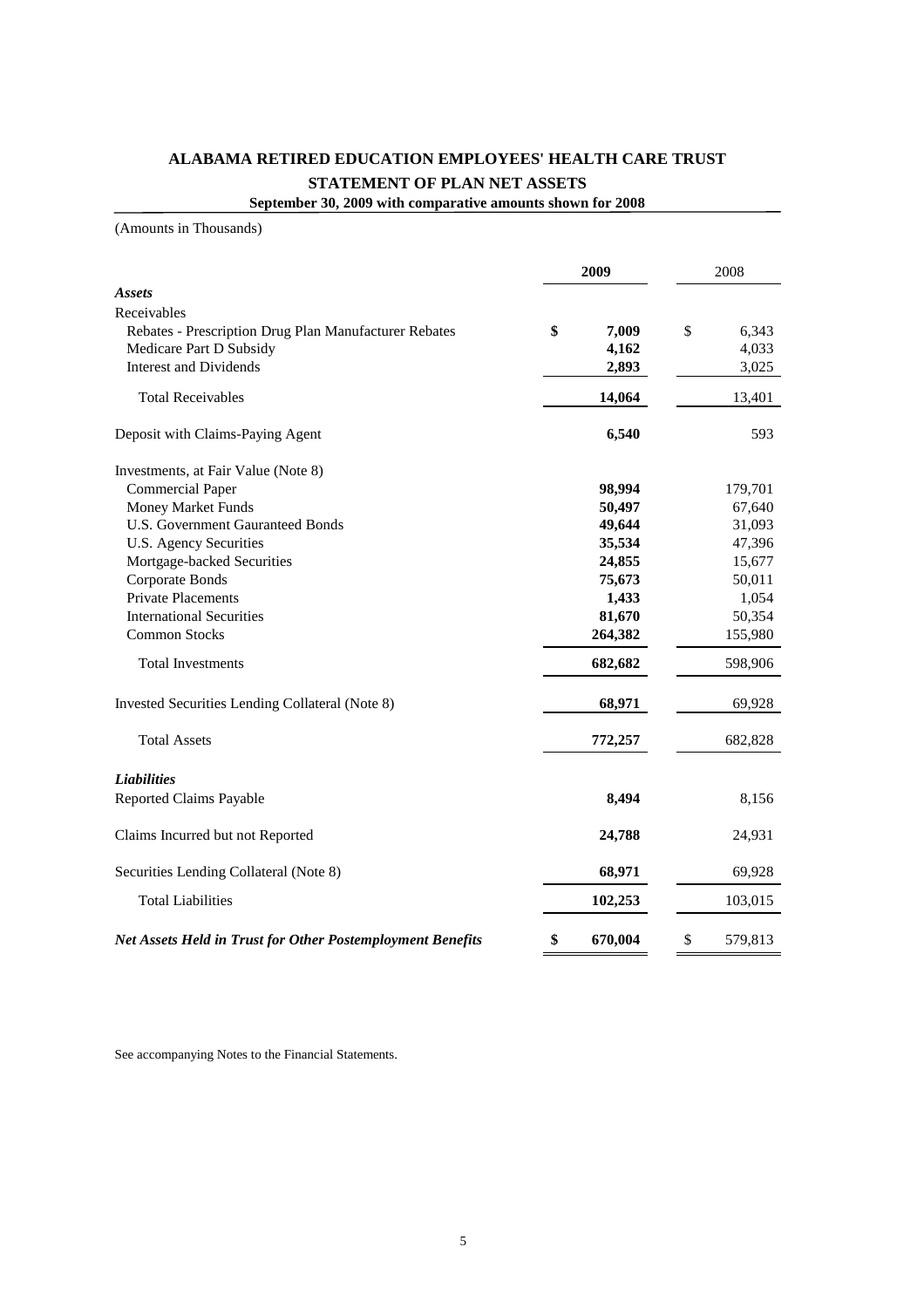## **ALABAMA RETIRED EDUCATION EMPLOYEES' HEALTH CARE TRUST STATEMENT OF CHANGES IN PLAN NET ASSETS**

**For the Fiscal Year Ended September 30, 2009 with comparative amounts shown for 2008**

| (Amounts in Thousands)                                            |               |               |
|-------------------------------------------------------------------|---------------|---------------|
|                                                                   | 2009          | 2008          |
| <b>Additions</b>                                                  |               |               |
| Contributions                                                     |               |               |
| Employee (Note 4)                                                 | \$<br>67,186  | \$<br>63,327  |
| Employer (Note 4)                                                 | 301,604       | 274,975       |
| <b>Transfer from PEEHIF</b>                                       |               | 204,226       |
| Medicare Part D Retiree Drug Subsidy                              | 24,720        | 23,742        |
| <b>Total Contributions</b>                                        | 393,510       | 566,270       |
| Investment Income/(Loss) (Note 8)                                 |               |               |
| <b>From Investing Activities</b>                                  |               |               |
| Net Increase/(Decrease) in Fair Value of Investments              | 30,712        | (75,608)      |
| <b>Interest and Dividends</b>                                     | 20,767        | 14,940        |
| Total Investment Income/(Loss) from Investing Activities          | 51,479        | (60, 668)     |
| From Securities Lending Activities                                |               |               |
| Securities Lending Income                                         | 1,263         | 3,571         |
| Less Securities Lending Expenses:                                 |               |               |
| <b>Borrower Rebates</b>                                           | 262           | 2,614         |
| <b>Management Fees</b>                                            | 164           | 157           |
| <b>Total Securities Lending Expenses</b>                          | 426           | 2,771         |
| Income from Securities Lending Activities, Net                    | 837           | 800           |
| Total Investment Income/(Loss)                                    | 52,316        | (59, 868)     |
| <b>Total Additions</b>                                            | 445,826       | 506,402       |
| <b>Deductions</b>                                                 |               |               |
| <b>Benefits</b>                                                   | 355,635       | 336,660       |
| <b>Net Increase</b>                                               | 90,191        | 169,742       |
| <b>Net Assets Held in Trust for Other Postemployment Benefits</b> |               |               |
| Beginning of Year                                                 | 579,813       | 410,071       |
| <b>End of Year</b>                                                | \$<br>670,004 | \$<br>579,813 |

See accompanying Notes to the Financial Statements.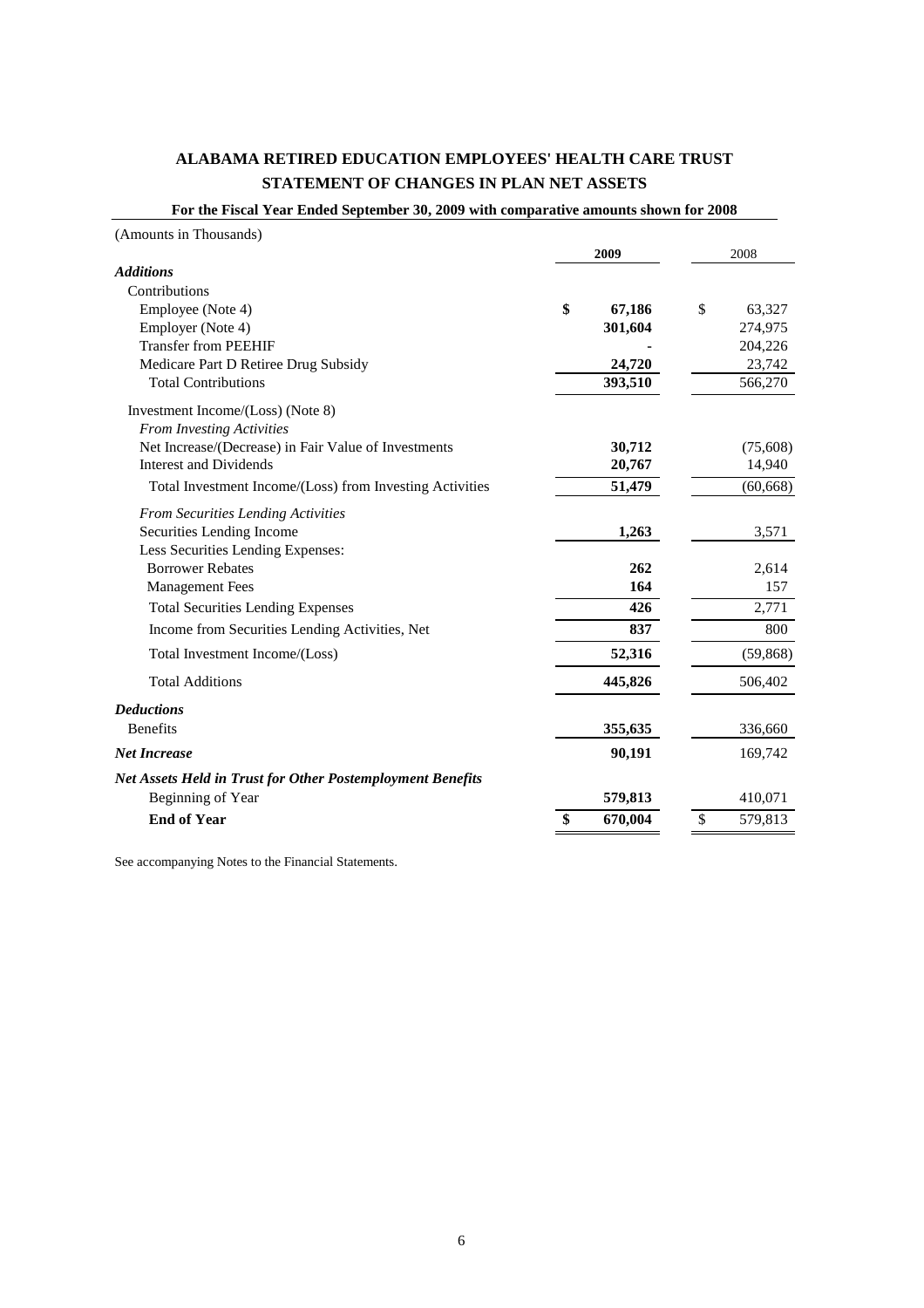#### **1) Plan Description**

The Alabama Retired Education Employees' Health Care Trust (Trust) is a multiple employer cost sharing defined benefit health care plan established in 2007 under the provisions of Act 2007-16 as an irrevocable trust fund. Constitutional amendment 798 provides further legal authority to the Trust as an irrevocable trust fund. The Trust provides health care benefits to state and local school system retirees. The assets of the Trust may not be used for any purpose other than to acquire permitted investments, pay administrative expenses and provide post-employment health care benefits to or for retired employees and their dependents. The Legislature has no authority or power to appropriate the assets of the Trust. Responsibility for the general administration and operations of the Trust is vested in its trustees who consist of the Public Education Employees' Health Insurance Board (PEEHIB) members. Active and retiree health insurance benefits are paid through the Public Education Employees' Health Insurance Fund (PEEHIF), as described below. Any Trust fund assets used in paying administrative costs and retiree benefits are transferred to and paid from the PEEHIF. The PEEHIB periodically reviews the funds available in the PEEHIF and determines if excess funds are available. If excess funds are determined to be available in the PEEHIF, the PEEHIB authorizes a transfer of funds from the PEEHIF to the Trust. As of the latest actuarial valuation, there were 186 participating employers, 12 participating universities, and 207,772 active members and retiree participants. In accordance with the Governmental Accounting Standards Board (GASB), the Trust is considered a component unit of the State of Alabama (State) and is included in the State's *Comprehensive Annual Financial Report*.

In order to comply with the reporting requirements as set out in GASB Statement 43, *Financial Reporting for Postemployment Benefit Plans Other Than Pension Plans*, the contributions (employer, plan member and Medicare Part D Retiree Drug Subsidy) and benefit payments related to retirees that are processed through the PEEHIF are segregated from the PEEHIF and reported as part of the Trust.

PEEHIF was established in 1983 under the provisions of Act 83-455 of the Alabama Legislature to provide a uniform plan of health insurance for employees and retired employees of state educational institutions which provide instruction at any combination of grades K-14 (collectively eligible employees), and to provide a method for funding the benefits related to the plan. The four-year universities are eligible and may elect to participate in the plan. At this time, Jacksonville State is the only university with active and retired members that has elected to participate in the plan. Responsibility for the establishment of the health insurance plan and its general administration and operations is vested in the PEEHIB. The PEEHIB is a body corporate for purposes of management of the health insurance plan. All assets of the PEEHIF are held in trust for payment of health insurance benefits.

The Public Education Employees' Health Insurance Plan (PEEHIP) offers a basic hospital/medical plan that provides basic medical coverage for up to 365 days of care during each hospital confinement. The basic hospital/medical plan also provides for physicians' benefits, outpatient care, prescription drugs, and mental health benefits. Major medical benefits under the basic hospital/medical plan are subject to a lifetime contract maximum of \$1,000,000 for each covered individual.

Also available through the PEEHIP is an option to enroll in a health maintenance organization (HMO) in lieu of the basic hospital/medical plan. The HMO generally provides the same coverage as the basic hospital/medical plan.

Optional plans which may be selected in addition to or in lieu of the basic hospital/medical plan or HMO include: Hospital Indemnity, Cancer, Dental, and Vision. The Hospital Indemnity Plan provides a per day benefit for hospital confinement, maternity, intensive care, cancer and convalescent care. The Cancer Plan provides a per day benefit for each hospital confinement related to cancer only. The Dental Plan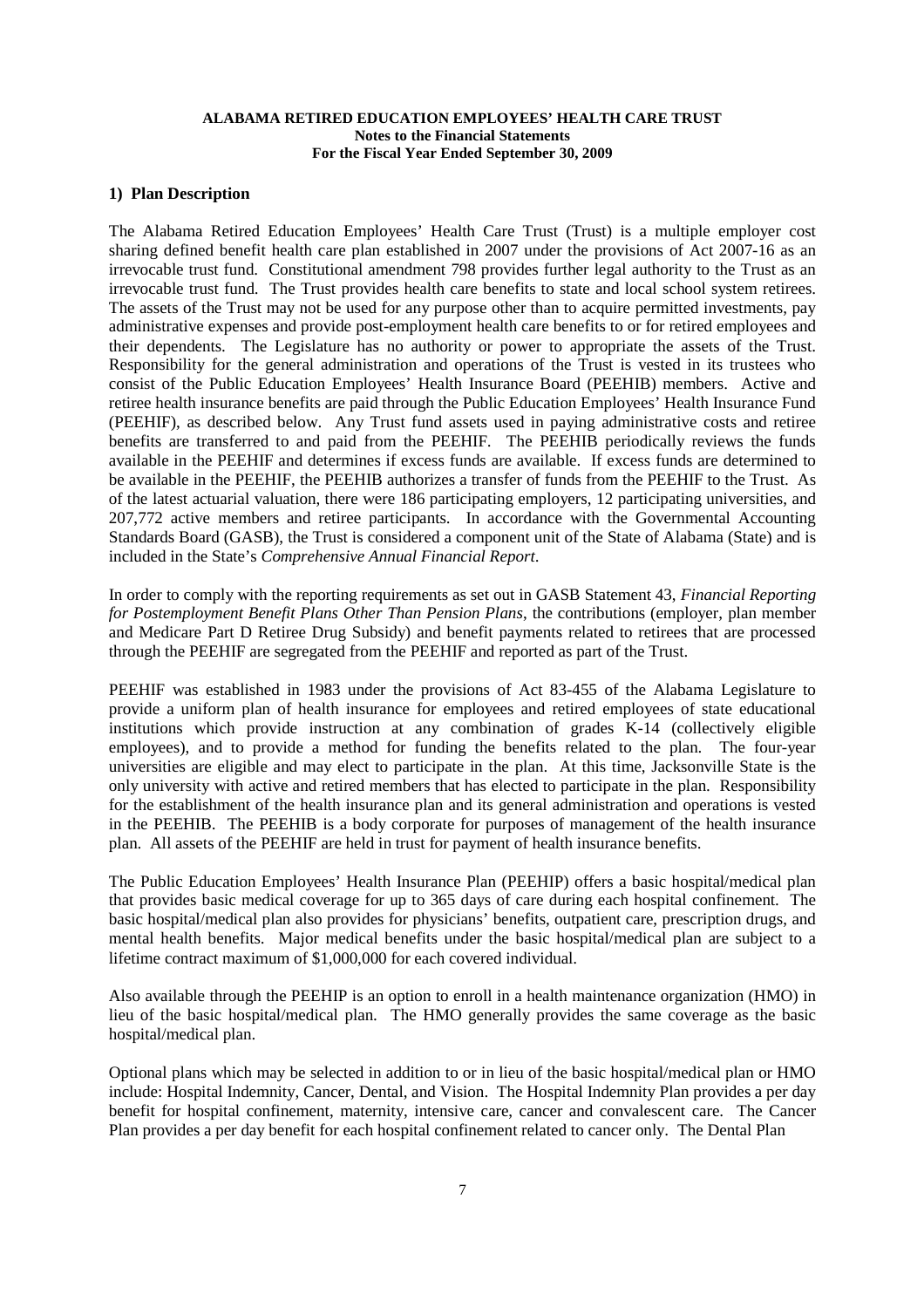#### **1) Plan Description, Continued**

covers diagnostic and preventive services as well as basic and major services based on reasonable and customary charges up to \$1,000 per year per person with dependent coverage (\$1,250 per year per person with employee coverage only). The Vision Plan covers annual eye examinations as well as the cost of either eyeglasses or contact lenses.

Act 2004-646 allows PEEHIP members to enroll in a supplemental coverage plan in lieu of coverage in the PEEHIP Hospital/Medical or HMO plans. The supplemental coverage plan provides secondary benefits to the member's primary coverage provided by another employer. Active and non-Medicare retiree members and their eligible dependents are eligible to participate in the PEEHIP Supplemental Coverage Plan. There is no premium. However the supplemental plan cannot be used as a supplement to the PEEHIP hospital/medical plan or state or local governmental plans administered by the State Employees' Insurance Board.

*Code of Alabama 1975*, Section 16-25A-4 provides the PEEHIB with the authority to amend the benefit provisions in order to provide reasonable assurance of stability in future years for the plan.

The Teachers' Retirement System of Alabama (TRS) has been appointed as the administrator of the PEEHIF and, consequently, serves as the administrator of the Trust.

#### **2) Summary of Significant Accounting Policies**

#### **A. Basis of Accounting**

The Trust is an "other employee benefits trust fund" that operates under the accrual basis of accounting. Plan member contributions are recognized in the period in which contributions are due. Employer contributions are recognized when earned, pursuant to plan requirements. Benefits are recognized when due and payable in accordance with the terms of the plan. Subsequent events were evaluated by management through the date the financial statements were issued.

#### **B. Cash**

Cash consists of deposits held by the State Treasurer in the Trust's name. Deposits are entirely insured by Federal depository insurance or protected under the Security for Alabama Funds Enhancement (SAFE) Program. The *Code of Alabama 1975* requires all State organizations to participate in the SAFE Program. The SAFE Program is a multiple financial institution collateral pool. The SAFE Program requires all public funds to be deposited in a financial institution designated by the State Treasurer as a qualified public depository. Each qualified public depository is required to pledge collateral in accordance with the rules established by the SAFE Board of Directors. In the event that a qualified public depository defaults or becomes insolvent and the pledged collateral is insufficient to satisfy the claims of public depositors, the *Code of Alabama 1975, Section 41-14A-9(3)* authorizes the State Treasurer to make assessments against the other qualified public depositories in the pool so that there will be no loss of public funds.

## **C. Investments**

The Trustees of the Trust have full power to invest and reinvest funds of the Trust in accordance with the Prudent Person Rule: "with the care, skill, prudence, and diligence under the circumstances then prevailing that a prudent man acting in a like capacity and familiar with such matters would use in the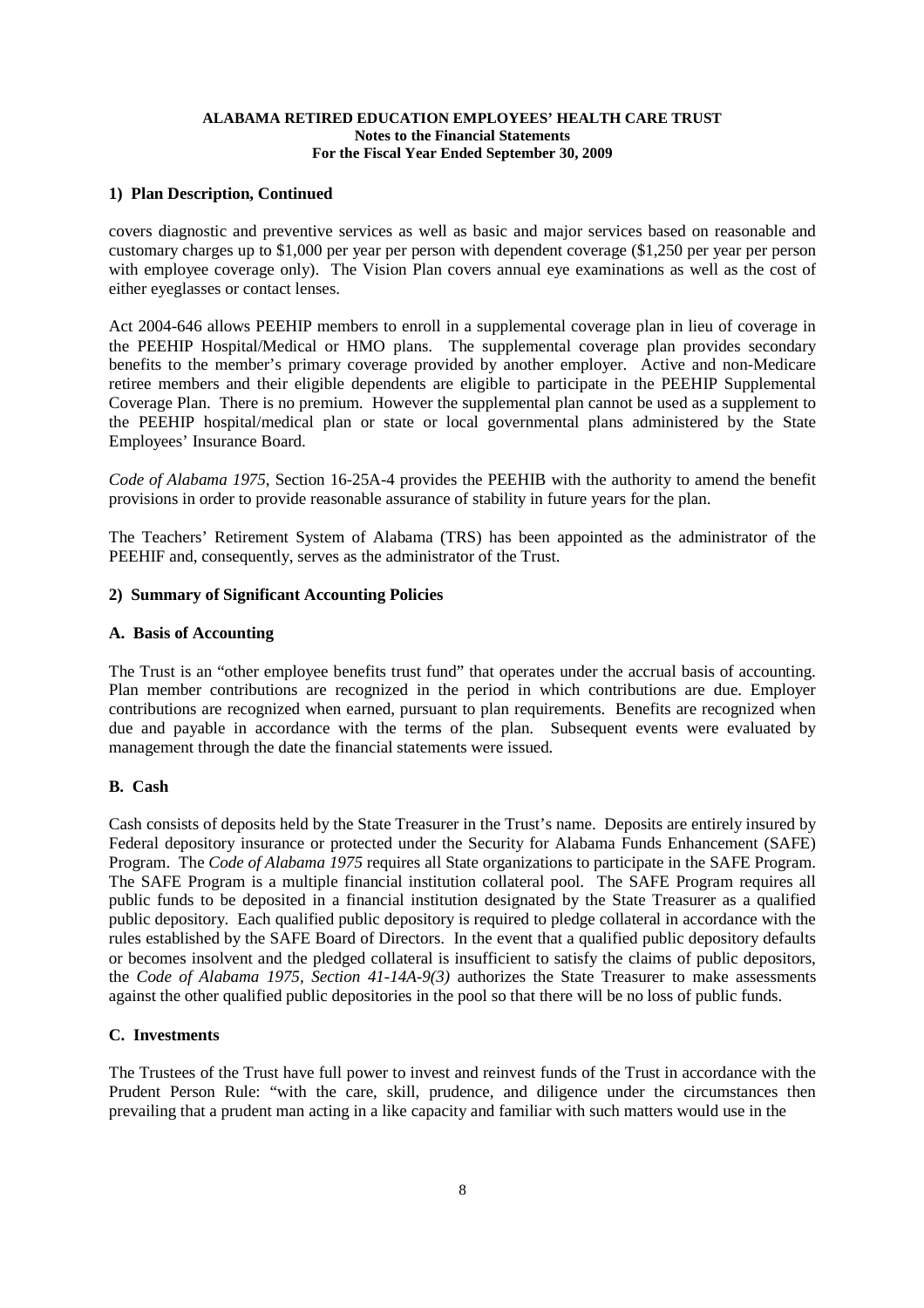## **C. Investments, Continued**

conduct of an enterprise of a like character and with like aims." The Trust will be governed by this Investment Policy Statement and by other applicable legislated restrictions.

It is the objective of the Trustees that funds be invested in such a manner as to maximize the total return of the Trust within prudent risk parameters. The Trustees have elected to have the Trust invested by the Investment Staff of the Teachers' Retirement System of Alabama under the direction of the System's Secretary-Treasurer. A performance evaluation of the Trust will be submitted to the Trustees on a semiannual basis.

All plan assets are carried at fair value except short-term investments which are reported at cost, which approximates fair value. Securities traded on national or international exchanges are valued at the last reported sales price at current exchange rates. Mortgage-backed securities are reported based on estimated future principal and interest payments discounted at the prevailing interest rate for similar instruments. Generally, private placements are valued based on the selling price of similar investments sold in the open market. In those instances where there are no similar investments sold in the open market, an appraisal is performed to determine the fair value of the private placements.

## **D. Use of Estimates**

The preparation of financial statements in conformity with generally accepted accounting principles requires management to make estimates and assumptions that affect the reported amounts on the financial statements. Actual results may differ from these estimates.

## **E. Medicare Part D Retiree Drug Subsidy**

Medicare Part D reimbursements are the result of PEEHIP continuing prescription drug coverage for Medicare beneficiaries and qualifying for the Medicare Part D Retiree Drug subsidy.

## **F. Unpaid Claims Liability**

Claims liabilities are established based on the actual cost of claims reported but not settled and estimates of claims that have been incurred but not reported. Actual claims costs ultimately incurred may vary from estimated claims liabilities should the nature and frequency of actual claims vary from historical claims experience on which the estimates are based. Adjustments to claims liabilities are charged to expense in the periods in which they are made.

Unpaid claims liabilities are material estimates that are particularly susceptible to changes in the near term. Management believes the liabilities established for unpaid claims at September 30, 2009, are adequate to cover the ultimate net cost of claims, but the liabilities are necessarily based on estimates and accordingly, the amount ultimately paid will be more or less than such estimates.

## **3) Contributions**

*Code of Alabama*, Section 16-25A-8 provides the authority to set the contribution requirements for plan members and employers. The code section provides the PEEHIB explicit authority to set the plan member contribution rate. Additionally, the code section requires that on or before January 1 preceding each regular meeting of the Legislature, the PEEHIB shall certify to the Governor and the Legislature the amount or amounts necessary to fund coverage for benefits for the following fiscal year for employees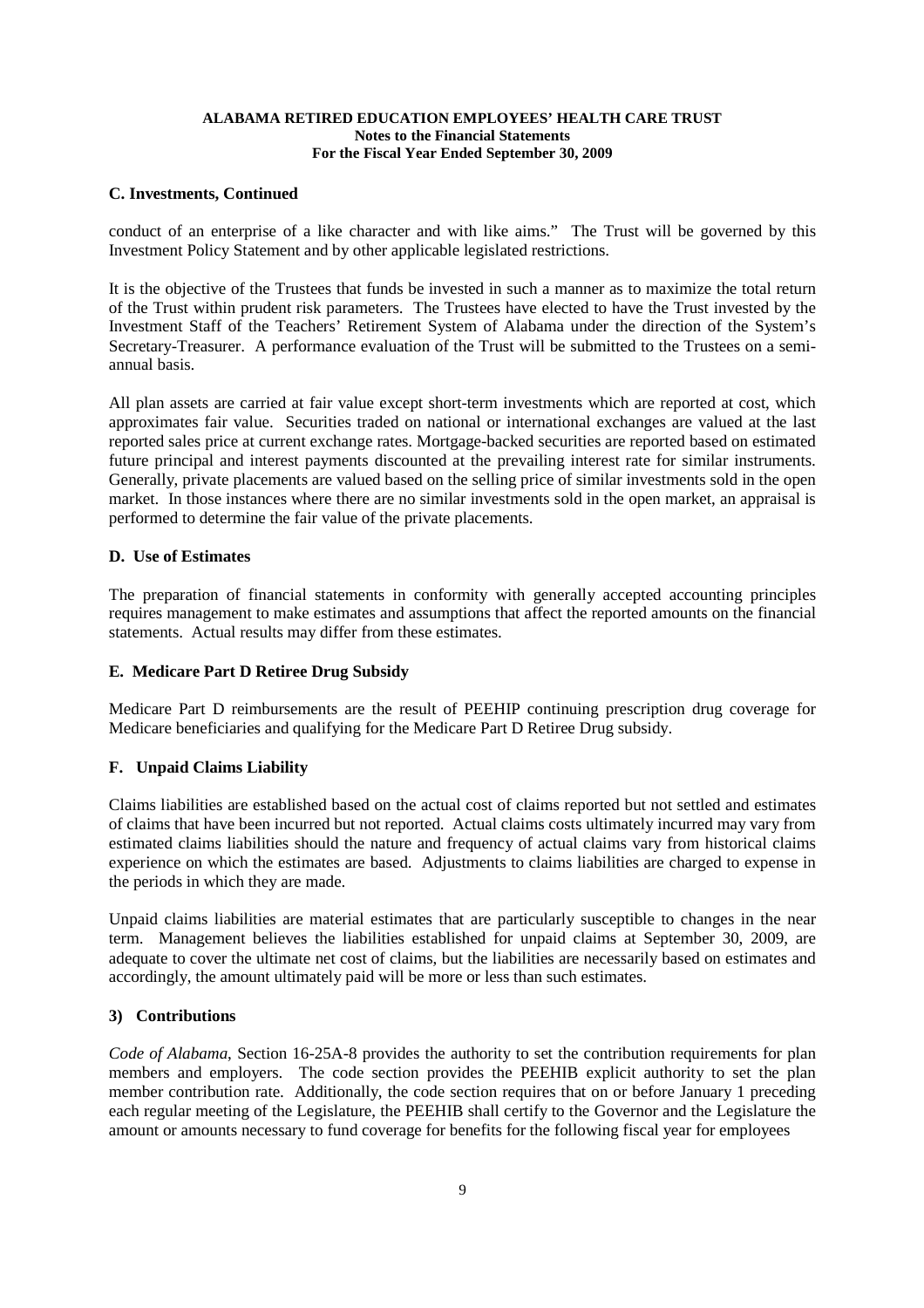## **3) Contributions, Continued**

and retired employees as a monthly premium per active member per month. The Legislature then sets the premium rate in the annual appropriation bill.

*Code of Alabama*, Section, 16-25A-8.1 provides that the board shall set forth the employer contribution to the health insurance premium for each retiree class. For employees who retire other than for disability after September 30, 2005, the employer contribution of the health insurance premium set forth by the board for each retiree class shall be reduced by two percent for each year of service less than 25 and increased by two percent for each year of service over 25 subject to adjustment by the board for changes in Medicare premium costs required to be paid by a retiree. In no case shall the employer contribution of the health insurance premium exceed 100 percent of the total health insurance premium cost for the retiree.

Each year, the State specifies the amount (the employer rate) that participating school systems must contribute monthly for each active employee. The fiscal year 2009 rate was \$752 per active participant per month. Approximately 27% of the employer contributions are used to assist in funding retiree benefit payments. In addition to the employer payments each month, the employee pays certain premium amounts. Participants should refer to the PEEHIP's contracts for a more complete description of the PEEHIP's provisions. During fiscal year 2003, the Legislature passed Act 2003-473 (effective October 1, 2003) which requires universities that do not participate in PEEHIP to pay the health insurance costs of their university retirees to the PEEHIF.

The monthly employer premium established by the Legislature in the 2009 Budget was paid in accordance with the recommendation by the PEEHIP management. The recommendation was based on the determination made by the third party actuary.

Required monthly contribution rates for FY2008-09 are as follows:

#### *Retired Member Rates*

- -Individual Coverage/Non-Medicare Eligible \$97.54
- -Family Coverage/Non-Medicare Eligible Retired Member and Non-Medicare Eligible
- Dependent(s) \$284.94
- -Family Coverage/Non-Medicare Eligible Retired Member and Dependent Medicare Eligible \$188.54
- -Individual Coverage/Medicare Eligible Retired Member \$1.14
- -Family Coverage/Medicare Eligible Retired Member and Non-Medicare Eligible Dependent(s) \$188.54
- -Family Coverage/Medicare Eligible Retired Member and Dependent Medicare Eligible \$92.14 -For employees that retire other than for disability, for each year under 25 years of service, the retiree pays two percent of the employer premium and for each year over 25 years of service, the retiree
- premium is reduced by two percent of the employer premium.
- -Tobacco surcharge \$23.00 per month

-PEEHIP Supplemental Plan - no cost

-Optional Plans (Hospital Idemnity, Cancer, Dental, Vision) – up to two optional plans can be taken by retirees at no cost if the retiree is not also taking one of the Hospital Medical Plans or combining allocations. Otherwise, these plans can be purchased for \$38.00 per month per plan.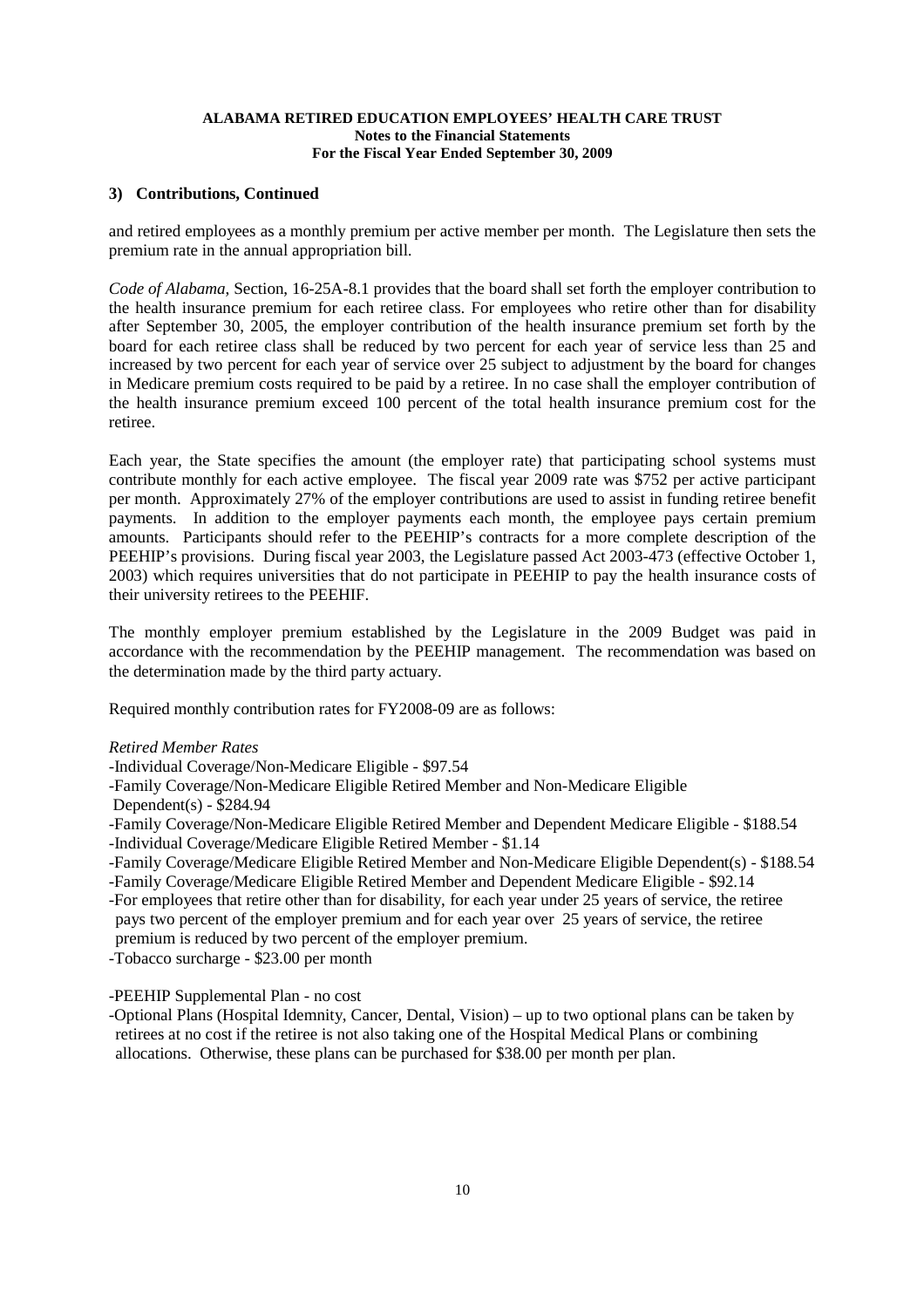## **3) Contributions, Continued**

#### *Surviving Spouse Rates*

-Surviving Spouse Non-Medicare Eligible - \$585.00 -Surviving Spouse Non-Medicare Eligible and Dependent Non-Medicare Eligible - \$717.00 -Surviving Spouse Non-Medicare Eligible and Dependent Medicare Eligible - \$676.00 -Surviving Spouse Medicare Eligible - \$290.00 -Surviving Spouse Medicare Eligible and Dependent Non-Medicare Eligible - \$422.00 -Surviving Spouse Medicare Eligible and Dependent Medicare Eligible - \$381.00

## **4) Funding Status and Funding Progress**

As of the most recent actuarial valuation, the funded status of the plan was as follows:

| <b>Actuarial</b> Value of<br>Valuation<br>Date | Actuarial<br><b>Assets</b><br>(a) |              | <b>Actuarial</b><br>Accrued<br><b>Liability (AAL)</b> $\$<br>(b) | Unfunded AAL Funded<br>(UAAL)<br>$(b-a)$ | <b>Ratio</b> $(\%)$<br>(a/b) | Covered<br>Pavroll<br>(c) | <b>UAAL</b> as a<br>Percentage of<br><b>Covered Payroll</b><br>$((b-a)/c)$ |
|------------------------------------------------|-----------------------------------|--------------|------------------------------------------------------------------|------------------------------------------|------------------------------|---------------------------|----------------------------------------------------------------------------|
|                                                | 09/30/08 \$579.813                | <sup>S</sup> |                                                                  | 13.224.411 \$12.644.598                  |                              | 4.4% \$6,294,341          | 200.9%                                                                     |

## **FUNDED STATUS**

(Amounts in Thousands)

§ Projected Unit Credit

The required schedule of funding progress immediately following the notes to the financial statements presents multi-year trend information about whether the actuarial value of plan assets is increasing or decreasing over time relative to the actuarial accrued liability for benefits.

#### **5) Actuarial Method and Assumptions**

The projection of future benefit payments for an ongoing plan involves estimates of the value of reported amounts and assumptions about the probability of occurrence of events far into the future. Therefore, the actuarially determined amounts are subject to continual revision as actual results are compared to past expectations and new estimates are made about the future.

The actuarial calculations are based on the benefits provided under the terms of the plan in effect at the time of each valuation and on the pattern of sharing of costs between the employer and plan members to that point. The valuation does not anticipate future changes in the pattern of sharing of costs between employers and plan members. The methods and assumptions used include techniques that are designed to reduce the effects of short-term volatility in actuarial accrued liabilities, consistent with the long-term perspective of the calculations.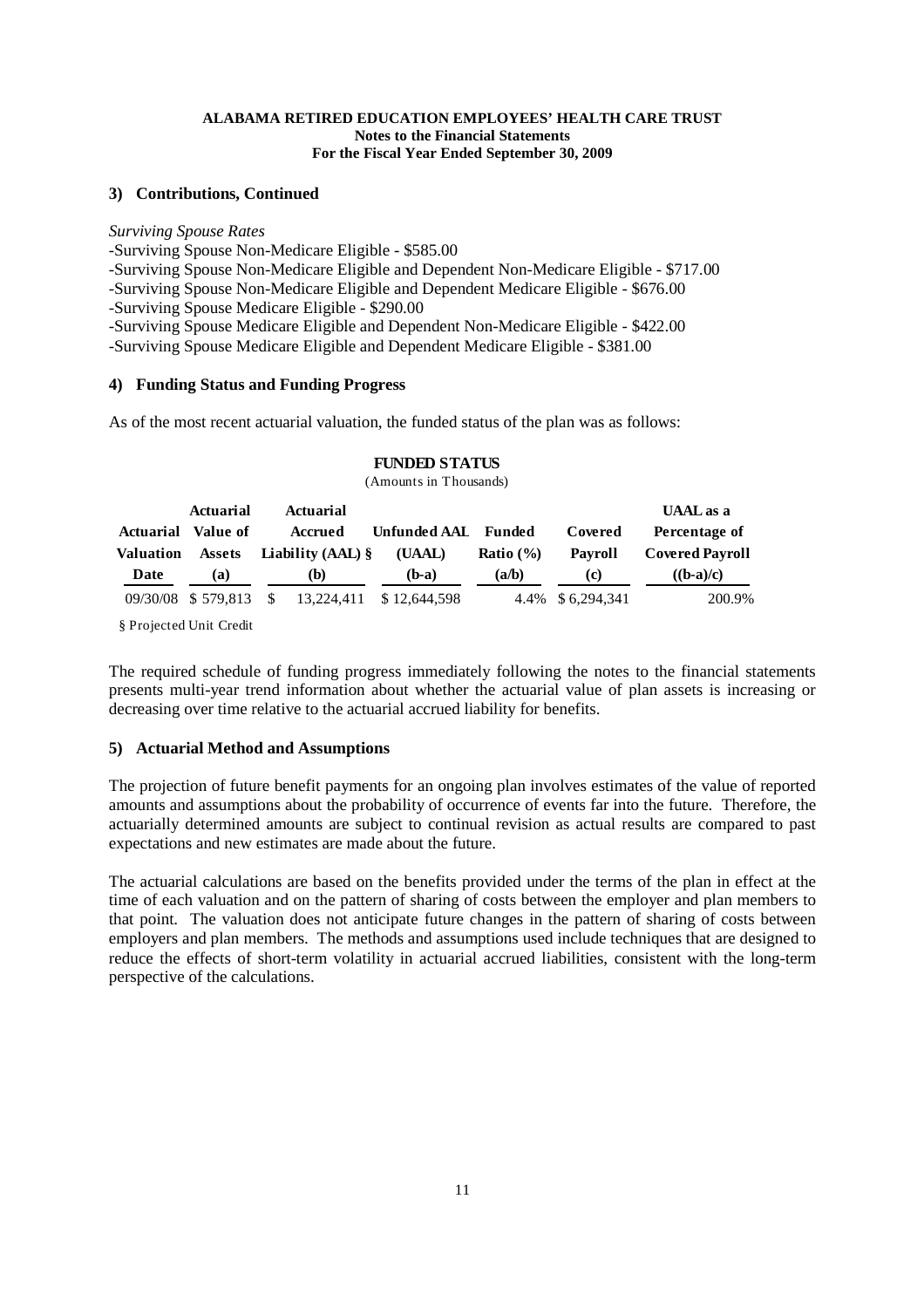#### **5) Actuarial Method and Assumptions, Continued**

Information related to the most recent actuarial valuation, including the actuarial method and assumptions was as follows:

| Valuation Date                | 9/30/2008                  |  |  |  |  |
|-------------------------------|----------------------------|--|--|--|--|
| Actuarial Cost Method         | Projected Unit Credit      |  |  |  |  |
| Amortization Method           | Level percent of pay, open |  |  |  |  |
| Remaining Amortization Period | 30 years                   |  |  |  |  |
| Asset Valuation Method        | Market Value of Assets     |  |  |  |  |
| Actuarial Assumptions:        |                            |  |  |  |  |
| Investment Rate of Return*    | 5.00%                      |  |  |  |  |
| Medical Cost Trend Rate*      | 10.50%                     |  |  |  |  |
| Ultimate Trend Rate           | 5.00%                      |  |  |  |  |
| Year of Ultimate Trend Rate   | 2016                       |  |  |  |  |
| Dental Trend Rate             | 5.00%                      |  |  |  |  |
| * Includes inflation at 4.50% |                            |  |  |  |  |

#### **6) Contract Administrators**

Blue Cross and Blue Shield of Alabama (BCBS), under contract with the PEEHIB, administered medical claims incurred in accordance with the plan. The BCBS administrative fee was \$8.85 per month per contract.

Express Scripts, Inc., under contract with the PEEHIB, administered claims under the prescription drug plan. The Express Scripts administrative fee was \$2.39 per prescription.

Southland National Corporation (Southland), under contract with the PEEHIB, administered claims under the optional plans. The PEEHIF paid Southland an amount equal to covered charges plus processing fees. The processing fees per month per contract were \$.75 for Group Hospital Indemnity, \$.61 for Group Cancer, \$1.08 for Group Vision, and \$1.40 for Group Dental.

#### **7) Investments**

#### **A. Investment Risks**

Investments are subject to certain types of risks, including interest rate risk, custodial credit risk, credit quality risk, and foreign currency risk. The following describes those risks:

Interest Rate Risk – The fair value of fixed-maturity investments fluctuate in response to changes in market interest rates. Increases in prevailing interest rates generally translate into decreases in fair value of those instruments. The fair value of interest sensitive instruments may also be affected by the creditworthiness of the issuer, prepayment options, relative values of alternative investments, and other general market conditions. Certain fixed maturity investments have call provisions that could result in shorter maturity periods. However, the Trust's intent is to hold all fixed maturity investments until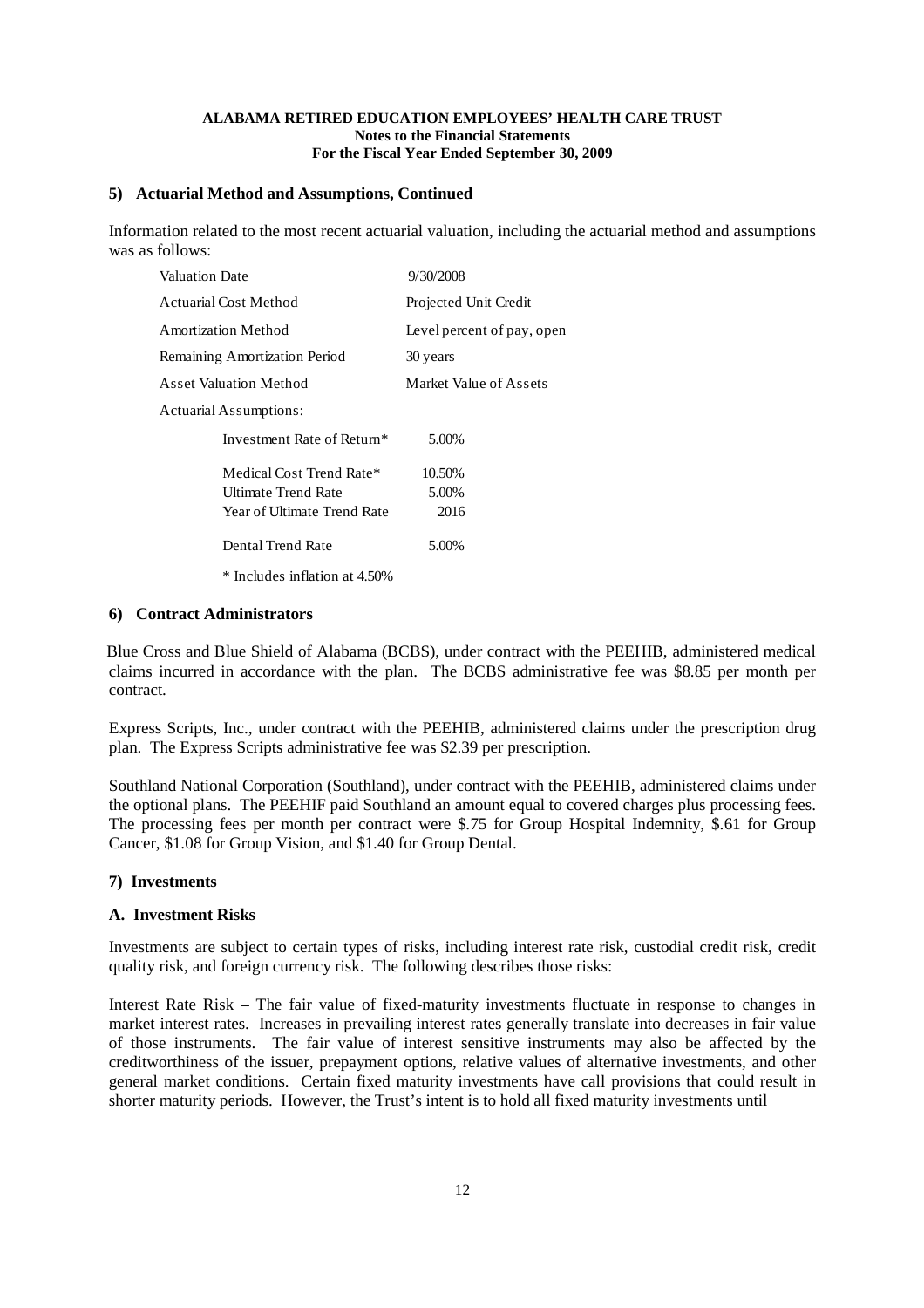## **A. Investment Risks, Continued**

maturity, and as such, fixed maturity investments are classified in the following tables as if they will be held to maturity.

Custodial Credit Risk – For an investment, custodial credit risk is the risk that an entity will not be able to recover the value of its investments or collateral securities that are in the possession of an outside party if the counterparty fails. The Trust's custodial credit risk policy requires the custodial agent to hold or direct its agents or subcustodians to hold, for the account of the Trust all securities and other non-cash property other than securities in the Federal Reserve book-entry system, in a clearing agency which acts as a securities depository, or in another book-entry system. The Trust's safekeeping agent holds all investments of the Trust in the Trust's name except for securities in the Securities Lending Program.

Credit Quality – Nationally recognized statistical rating organizations provide ratings of debt securities quality based on a variety of factors, such as the financial condition of the issuers, which provide investors with some idea of the issuer's ability to meet its obligations. Domestic fixed-maturity investments may consist of rated or non-rated securities. International fixed-maturity investments may consist of securities with a rating of at least A by one of the principal rating agencies at the time of purchase or acquisition, except that up to 2% of the fair value of the Fund's total portfolio may be invested in obligations of sovereign countries with a rating of BBB or BAA at the time of purchase. The Trust may hedge against the possible adverse effects of currency fluctuations on the Trust's portfolio of international fixed income obligations when it is considered appropriate. Short-term investments may consist of commercial paper rated at least A-2 and/or P-2, repurchase agreements, short-term U.S. securities, and other money market investments. U.S. government bonds, index linked government bonds and certain government agency securities (Government National Mortgage Association Securities or GNMAs) are explicitly backed by the full faith of the U.S. government and are not considered to have credit risk.

Foreign Currency Risk – The risk that changes in exchange rates will adversely affect the fair value of an investment. The Trust may hedge against the possible adverse effects of currency fluctuations on the portfolio when it is considered appropriate.

Concentration of Credit Risk – The investment policies limit the aggregate amount that can be invested in each class of investments. The asset allocation decisions are determined by the set limits along with the following three factors:

- 1) The actuarial projected liability stream of benefits and their cost
- 2) The perception of the prospective risks and returns of eligible asset classes
- 3) Judgments regarding future economic and financial conditions

The policy limits are as follows:

- Domestic Fixed Income Limited to 50% of the fair value of the aggregate portfolio for the Trust.
- International Fixed Income Limited to 10% of the fair value of the Trust's total portfolio.
- Domestic Equity Limited to  $65\%$  of the fair value of the Trust's aggregate portfolio.
- International Equity The aggregate fair value of international equities is limited to 25% of the aggregate fair value of the Trust's total portfolio. Also, the Trust may not purchase or hold more than 5% of any class of the outstanding stock of a company.
- Real Estate The suggested limit is  $15\%$  of the book value of the Trust's portfolio.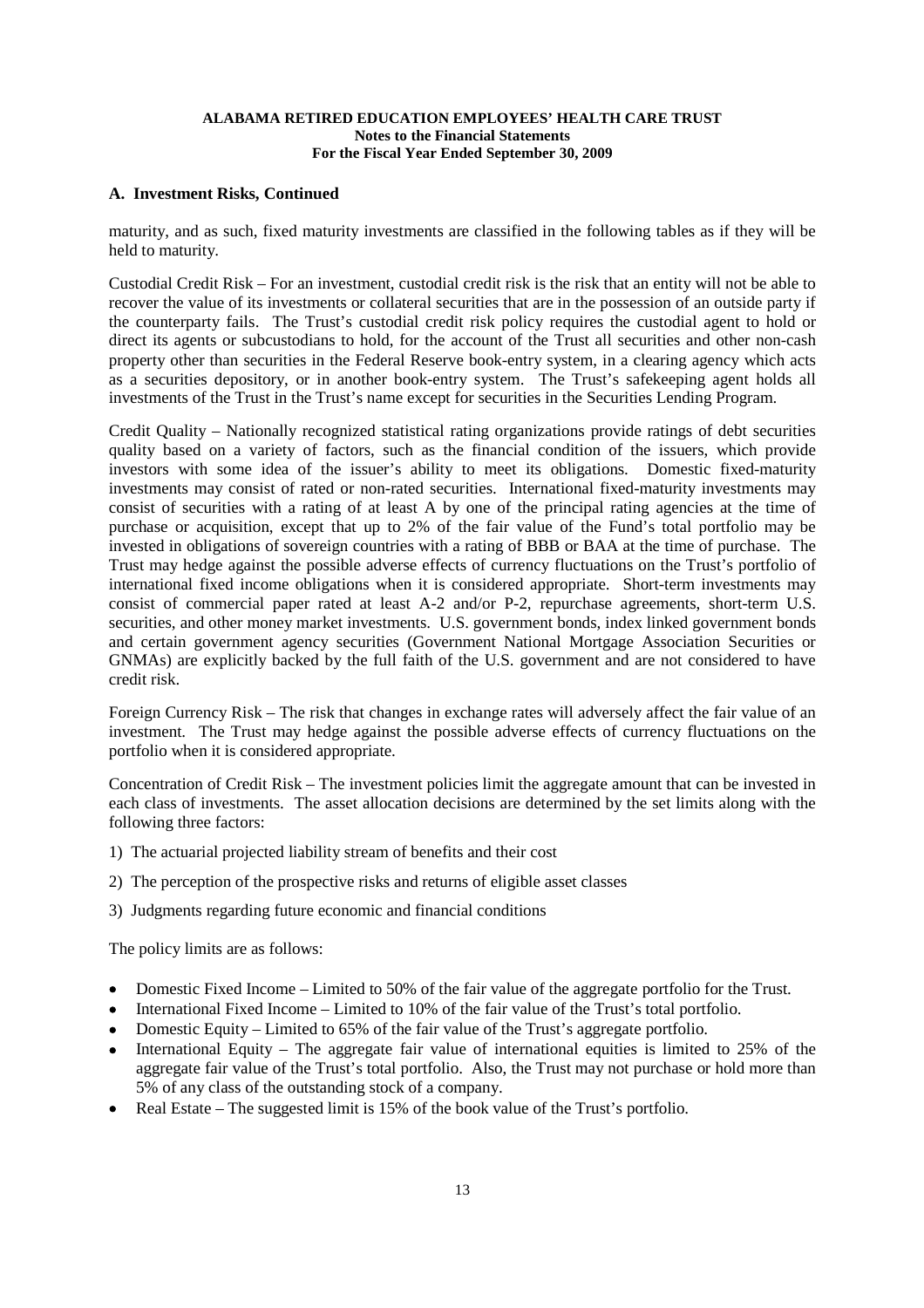## **A. Investment Risks, Continued**

- Alternative Investments (mezzanine financing, LBO's, venture capital, limited partnerships, futures, commodities and derivative investments) – Limited to 5% of the book value of the Trust's aggregate portfolio.
- Short-term Investments Limited to 20% of the fair value of the Trust's aggregate portfolio in order to maintain adequate liquidity for payment of member health care benefits.

The following table provides information as of September 30, 2009, concerning the fair value of investments and interest rate risk:

|                                                      |     |             |     | (Amounts in Thousands) |               |                                        |                      |                   |               |
|------------------------------------------------------|-----|-------------|-----|------------------------|---------------|----------------------------------------|----------------------|-------------------|---------------|
|                                                      |     |             |     |                        |               | <b>Maturity in Years at Fair Value</b> |                      |                   |               |
|                                                      |     | <b>Less</b> |     |                        |               |                                        | <b>More</b>          | <b>Total Fair</b> |               |
| <b>Type of Investment</b>                            |     | Than 1      |     | $1-5$                  |               | $6 - 10$                               | Than 10              | <b>Value</b>      | Cost          |
| <b>Fixed Maturity</b>                                |     |             |     |                        |               |                                        |                      |                   |               |
| <b>Commercial Paper</b>                              | \$  | 98,994      | -\$ | $\blacksquare$         | $\frac{1}{2}$ |                                        | \$<br>$\blacksquare$ | \$<br>98,994 \$   | 98,994        |
| U.S. Agency                                          |     | 1,457       |     | 9,187                  |               | 19,341                                 | 5,549                | 35,534            | 33,964        |
| U.S. Government                                      |     |             |     | 14,110                 |               | 32,811                                 | 2,723                | 49,644            | 48,458        |
| Corporate Bonds                                      |     |             |     | 28,813                 |               | 33,691                                 | 13,169               | 75,673            | 72,993        |
| <b>Private Placements</b>                            |     |             |     |                        |               |                                        | 1,433                | 1,433             | 1,730         |
| <b>GNMAs</b>                                         |     |             |     |                        |               |                                        | 2,805                | 2,805             | 2,737         |
| <b>Collateralized Mortgage Obligations</b>           |     |             |     |                        |               |                                        | 22,050               | 22,050            | 21,312        |
| Money Market Funds                                   |     | 50,497      |     |                        |               |                                        |                      | 50,497            | 50,498        |
| <b>Total Fixed Maturity</b>                          | \$. | 150,948     | \$  | 52,110                 | \$            | 85,843                                 | \$<br>47,729         | 336,630           | 330,686       |
| Equities                                             |     |             |     |                        |               |                                        |                      |                   |               |
| Domestic                                             |     |             |     |                        |               |                                        |                      | 264,382           | 288,844       |
| International - MSCI EAFA - Index Equity Linked Note |     |             |     |                        |               |                                        |                      | 81,670            | 99,597        |
| <b>Total Investments</b>                             |     |             |     |                        |               |                                        |                      | \$<br>682,682     | \$<br>719,127 |

## **INVESTMENTS**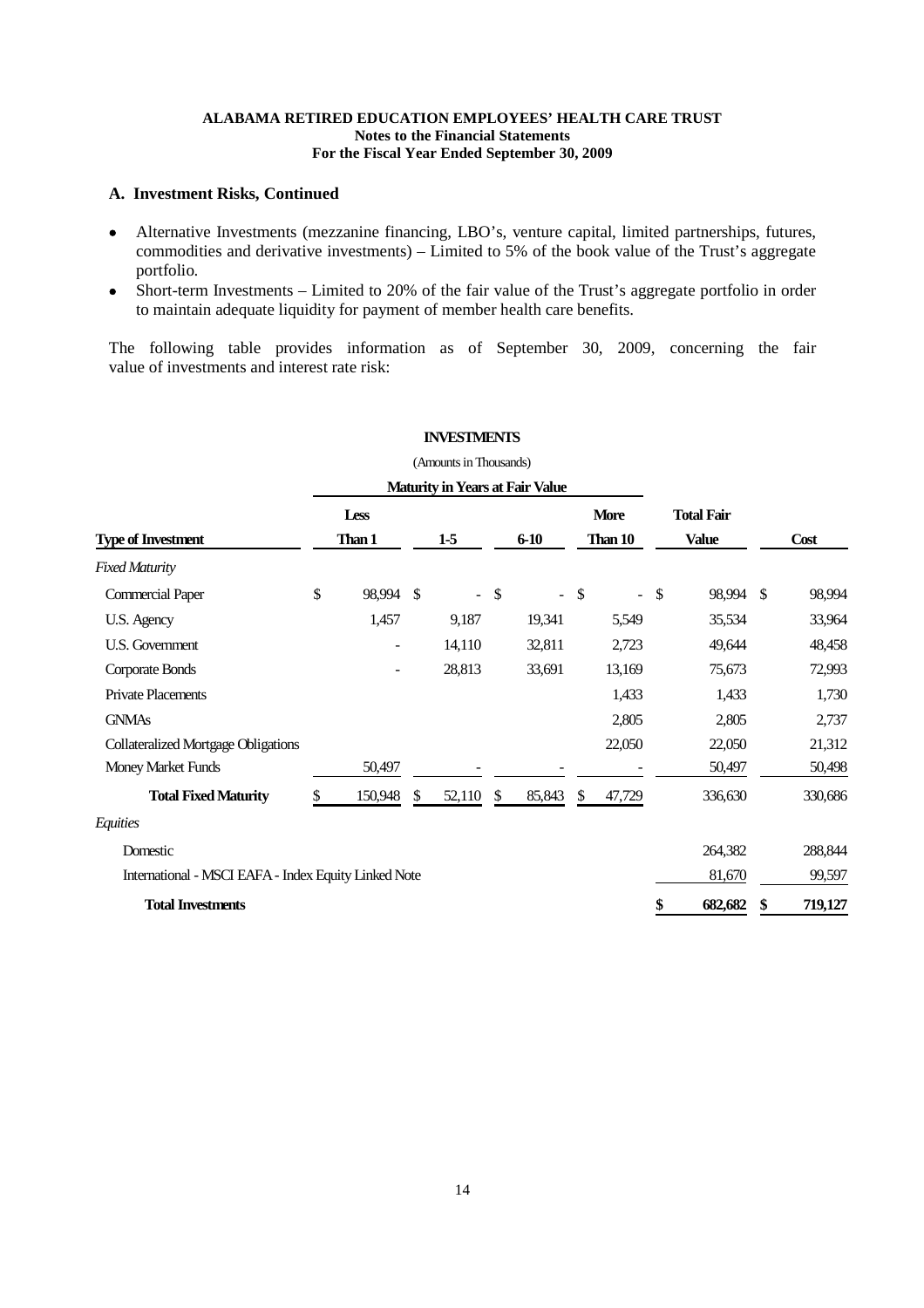#### **A. Investment Risks, Continued**

The following table provides information as of September 30, 2009, concerning credit risk:

#### **RATINGS OF FIXED MATURITIES**

(Amounts in Thousands)

| <b>Moody's Ratings</b>                | Fair<br><b>Value</b> | Cost          | Fair Value as a<br>Percent (%) of Total<br><b>Fixed Maturity</b><br><b>Fair Value</b> |  |  |
|---------------------------------------|----------------------|---------------|---------------------------------------------------------------------------------------|--|--|
| AAA                                   | \$<br>57,584         | \$<br>55,276  | 17.11                                                                                 |  |  |
| AA <sub>2</sub>                       | 4,716                | 4,746         | 1.40                                                                                  |  |  |
| AA3                                   | 301                  | 282           | 0.09                                                                                  |  |  |
| A <sub>1</sub>                        | 9,968                | 8,909         | 2.95                                                                                  |  |  |
| A2                                    | 13,530               | 12,457        | 4.02                                                                                  |  |  |
| A3                                    | 10,154               | 10,192        | 3.02                                                                                  |  |  |
| BAA1                                  | 13,576               | 12,221        | 4.03                                                                                  |  |  |
| BAA2                                  | 13,097               | 12,389        | 3.89                                                                                  |  |  |
| BAA3                                  | 7,614                | 7,933         | 2.26                                                                                  |  |  |
| BA1                                   | 463                  | 485           | 0.14                                                                                  |  |  |
| BA <sub>2</sub>                       | 885                  | 960           | 0.26                                                                                  |  |  |
| BA3                                   | 1,005                | 976           | 0.30                                                                                  |  |  |
| B1                                    | 422                  | 528           | 0.13                                                                                  |  |  |
| B <sub>3</sub>                        | 763                  | 788           | 0.23                                                                                  |  |  |
| A(SP)                                 | 361                  | 348           | 0.11                                                                                  |  |  |
| $P-1$                                 | 55,497               | 55,497        | 16.49                                                                                 |  |  |
| $P-2$                                 | 93,994               | 93,994        | 27.92                                                                                 |  |  |
| <b>NR</b>                             | 251                  | 1,510         | 0.07                                                                                  |  |  |
| U.S. Government Guaranteed Securities | 52,449               | 51,195        | 15.58                                                                                 |  |  |
| <b>Totals</b>                         | \$<br>336,630        | \$<br>330,686 | 100.00                                                                                |  |  |

## **B. Concentration of Investments**

As of September 30, 2009, the Trust owned no debt securities where one issuer constituted more than 5% of the total fair value of investments.

## **C. Securities Lending Program**

The Trust is authorized to participate in a securities lending program. The Trust's custodian, State Street Bank and Trust Company (State Street), administers the program. Certain securities from the Trust are loaned to borrowers approved by the Trust for collateral that will be returned for the same security in the future. Approved borrowers of securities provide acceptable collateral in the form of cash, securities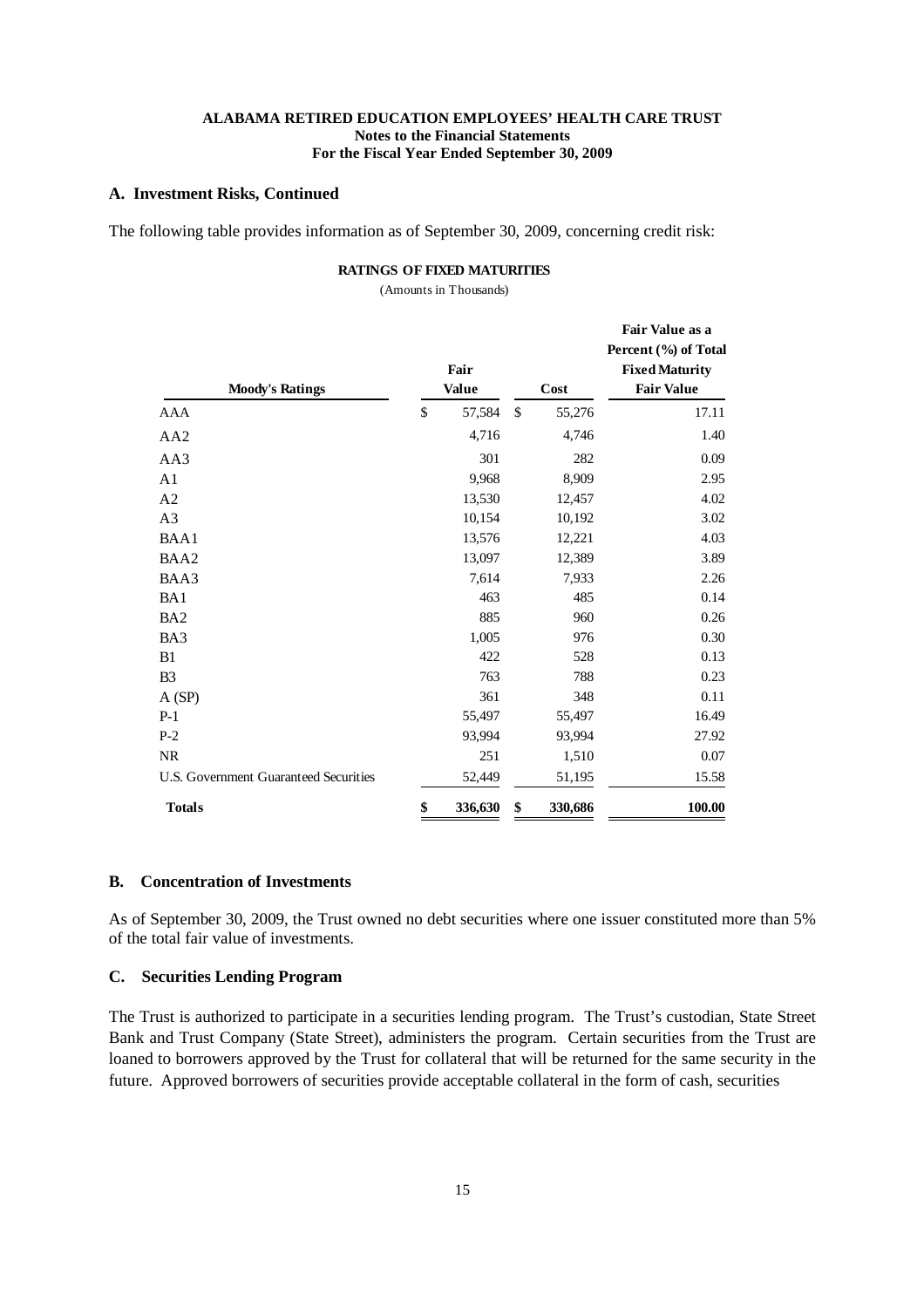#### **C. Securities Lending Program, Continued**

issued or guaranteed by the United States government or its agencies or instrumentalities, sovereign debt, Canadian Provincial debt, convertible bonds, irrevocable bank letters of credit by a person other than the borrower or an affiliate of the borrower if State Street determines to be appropriate, and such other collateral as the parties may agree to in writing from time to time. All security loans are open loans and can be terminated on demand by the Trust, or borrower. The initial collateral received shall have (i) in the case of loaned securities denominated in United States Dollars or whose primary trading market is located in the United States, sovereign debt issued by foreign governments (other than Canada) or corporate bonds that are not denominated in United States Dollars (other than those issued in Canada), a value of 102% of the fair value of the loaned securities, or (ii) in the case of loaned securities which are not denominated in United States Dollars or whose primary trading market is not located in the United States (and are not referenced in (i)), a value of 105% of the fair value of the loaned securities, or (iii) in the case of loaned securities comprised of UK gilts, a value of 102.5% of the fair value of the loaned securities, or (iv) in all other cases, such value, not less than 102% of the fair value of the loaned securities, as may be applicable in the jurisdiction in which such loaned securities are customarily traded. Pursuant to the terms of the applicable securities loan agreement, State Street shall, in accordance with State Street's reasonable and customary practices, mark loaned securities and collateral to their fair value each business day based upon the fair value of the collateral and the loaned securities at the close of business, employing the most recently available pricing information and shall receive and deliver collateral in order to maintain the value of the collateral at no less than 100% of the fair value of the loaned securities.

The Trust cannot pledge or sell collateral securities received unless the borrower defaults. Cash collateral is invested in the State Street Global Securities Lending Trust (SSGSLT).

The following describes the SSGSLT's guidelines. The SSGSLT invests non-qualified cash collateral from loans of securities. From October 1, 2008 to April 14, 2009 SSGSLT's average effective duration was restricted to 120 days or less. As of April 15, 2009 SSGSLT's average effective duration is restricted to 90 days or less. Also, the maximum remaining effective maturity of any instrument was five years from October 1, 2008 to April 14, 2009 and at the time of purchase all securities with maturities in first-tier securities and all securities with maturities in excess of 13 months were rated A or better by at least two nationally recognized statistical rating organizations (NRSROs), or, if unrated, were of comparable quality. As of April 15, 2009, the maximum remaining effective maturity of any instrument is 397 calendar days. As of April 15, 2009, SSGSLT's Investment Policy Guidelines were updated and designed to substantially track the credit quality, diversification and maturity limitations set fourth in Rule 2a-7 under the Investment Company Act of 1940 as of the effective date of the guidelines.

The Trust may invest in other State Street managed investment vehicles provided they conform to fund guidelines. Additionally, all debt instruments purchased by SSGSLT must have been issued after July 18, 1984, in order to meet IRS Code Sections 871 and 881.

As of September 30, 2009, the average term of the loans was 24 days. Cash collateral investments in the SSGSLT are matured as needed to fulfill loan obligations. There is no direct matching of the maturities of the loans with the investments made with cash collateral.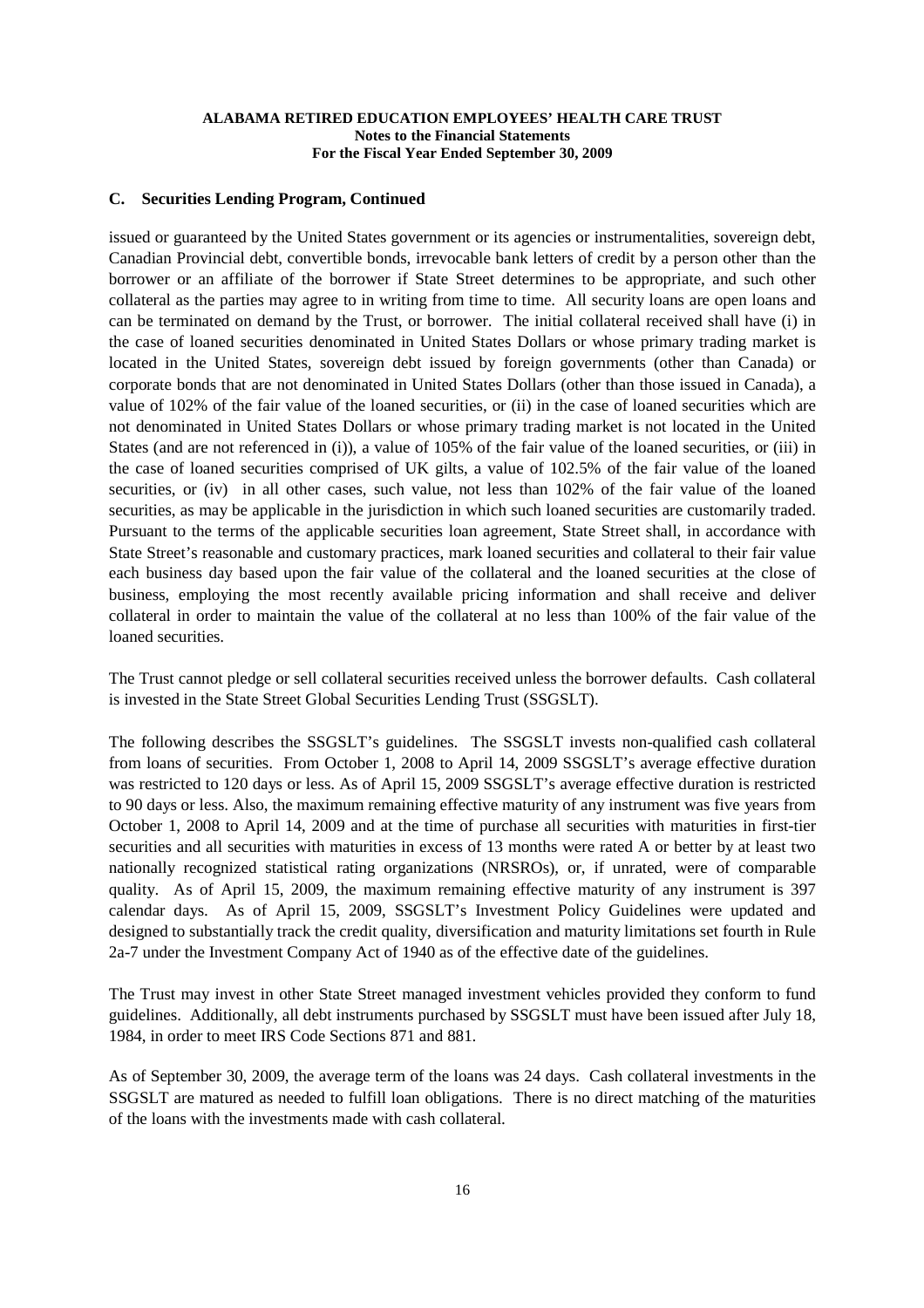## **C. Securities Lending Program, Continued**

At September 30, 2009, the fair value of the securities on loan was \$75,828,000. The fair value of the collateral pledged by the borrowers was \$78,141,000. Since the amounts owed by the Trust exceeded the amounts the borrowers owed to the Trust, there was no credit risk exposure as of September 30, 2009. There were no significant violations of legal or contractual provisions, no borrower or lending agent default losses, and no recoveries of prior period losses during the year.

Investments purchased with cash collateral are held by the custodial agent, but not in the name of the Trust. Securities pledged as collateral are held by the custodial agent, but not in the name of the Trust. Letters of credit pledged as collateral are issued by the borrower's bank and are irrevocable. The following table provides information as of September 30, 2009, concerning securities lent:

| <b>Type of Investment Lent</b>                                             | <b>Amounts</b> |        |  |
|----------------------------------------------------------------------------|----------------|--------|--|
| <b>For Cash Collateral</b>                                                 |                |        |  |
| Domestic Fixed Maturities                                                  | \$             | 37,682 |  |
| Domestic Equity                                                            |                | 16,555 |  |
| <b>International Equity</b>                                                |                | 12,952 |  |
| <b>Total Lent for Cash Collateral</b>                                      |                | 67,189 |  |
| For Non-cash Collateral                                                    |                |        |  |
| Domestic Equity                                                            |                | 330    |  |
| <b>International Equity</b>                                                |                | 8,309  |  |
| Total Lent for Non-cash Collateral                                         |                | 8,639  |  |
| <b>Total Securities Lent</b>                                               |                | 75,828 |  |
| <b>Type of Collateral Received</b>                                         |                |        |  |
| Cash Collateral - Invested in State Street Global Securities Lending Trust | \$             | 68,971 |  |
| Non-cash Collateral                                                        |                |        |  |
| For Lent Domestic Equity Securities                                        |                |        |  |
| Securities - U.S. Dollar                                                   |                | 338    |  |
| For Lent International Equity Securities                                   |                |        |  |
| Securities - U.S. Dollar                                                   |                | 8,832  |  |
| <b>Total Non-cash Collateral</b>                                           |                | 9,170  |  |
| <b>Total Collateral Received</b>                                           | \$             | 78,141 |  |

#### **SECURITIES LENDING - INVESTMENTS LENT AND COLLATERAL RECEIVED** (at Fair Value - Amounts in Thousands)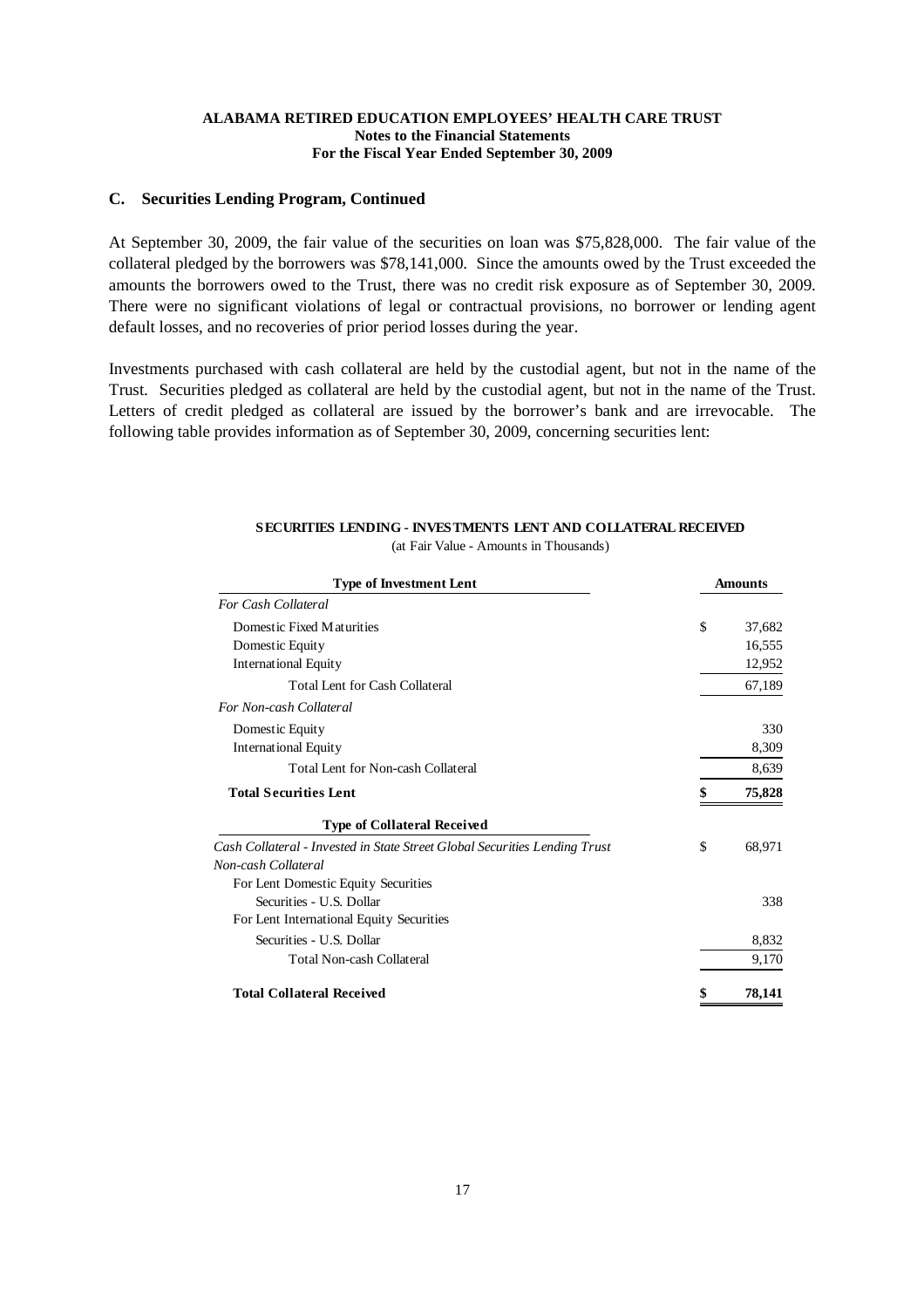## **8)** U**npaid Claims Liabilities**

As discussed in Note 1, the Trust establishes a liability for both reported and unreported insured claims, which includes provisions for both future payments of losses and related claim adjustment expenses. The following represents changes in those aggregate liabilities for the Trust for 2009.

#### **UNPAID CLAIMS LIABILITIES**

(Amounts in Thousands)

| Unpaid Claims and Claim Adjustment Expenses         |              |
|-----------------------------------------------------|--------------|
| at Beginning of Year                                | \$<br>33,087 |
| Incurred Claims and Claim Adjustment Expenses:      |              |
| Provision for Insured Events of the Current Year    | 358,293      |
| Decrease in Provision for Insured Events for        |              |
| <b>Prior Years</b>                                  | (2,658)      |
| Total Incurred Claims and Claim Adjustment Expenses | 355,635      |
| Payments:                                           |              |
| Claims and Claim Adjustment Expenses                |              |
| Attributable to Insured Events of the Current Year  | 325,011      |
| Claims and Claim Adjustment Expenses                |              |
| Attributable to Insured Events of the Prior Years   | 30,429       |
| <b>Total Payments</b>                               | 355,440      |
| Total Unpaid Claims and Claim Adjustment            |              |
| Expenses at the End of the Year                     | \$<br>33.282 |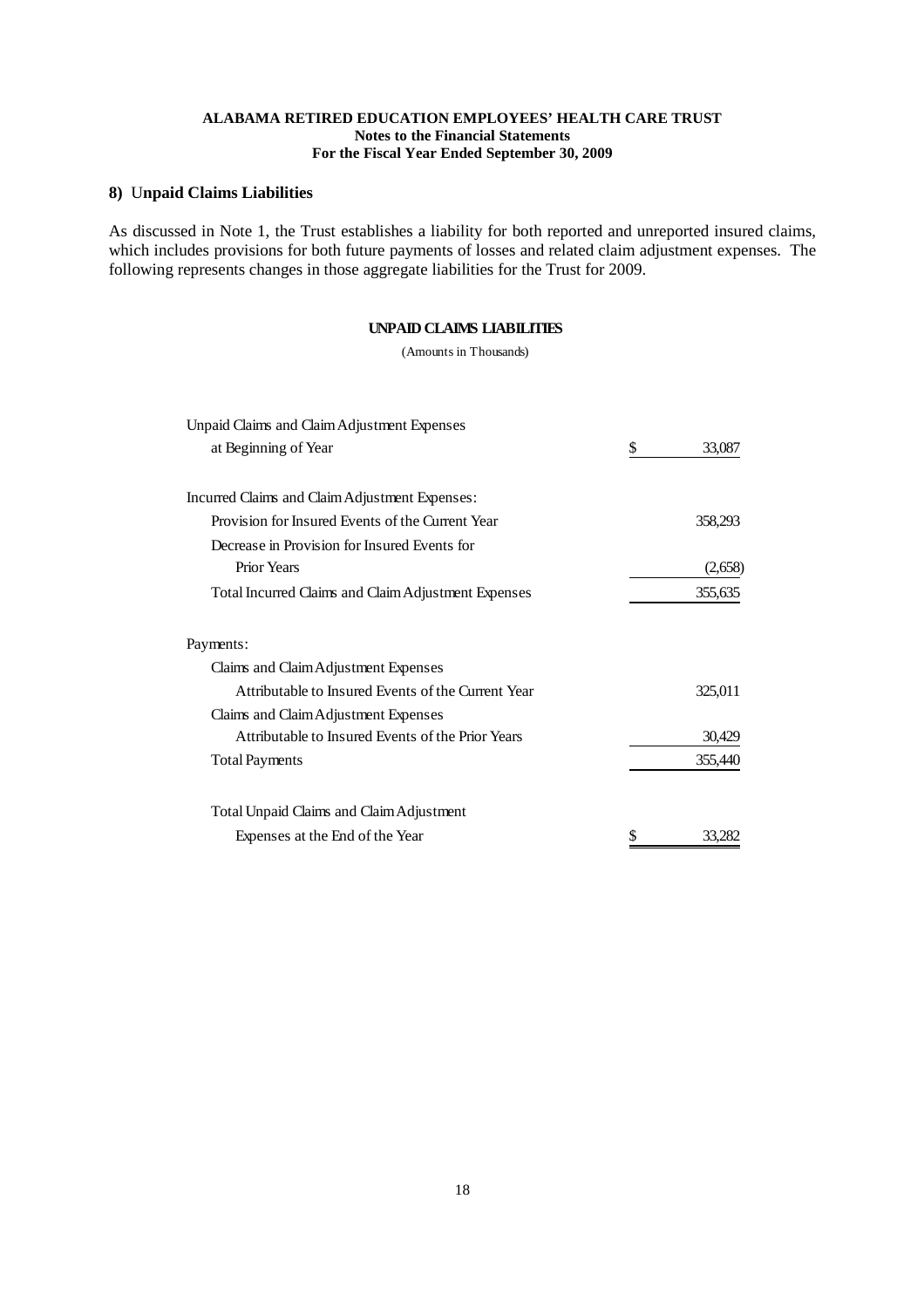#### **ALABAMA RETIRED EDUCATION EMPLOYEES' HEALTH CARE TRUST Required Supplementary Information**

#### **S CHEDULE OF FUNDING PROGRESS**

(Am ounts in T housands)

| Actuarial<br>Valuation<br>Date | Actuarial<br>Value of<br>Assets<br>(a) |    | Actuarial<br>Accrued<br>Liability $(AAL)$ §<br>(b) |   | <b>Unfunded AAL</b><br>(UAAL)<br>$(b-a)$ | Funded<br>Ratio $(\% )$<br>(a/b) | Covered<br>Payroll<br>(c) |             | <b>UAAL</b> as a<br>Percentage of<br><b>Covered Payroll</b><br>$((b-a)/c)$ |  |
|--------------------------------|----------------------------------------|----|----------------------------------------------------|---|------------------------------------------|----------------------------------|---------------------------|-------------|----------------------------------------------------------------------------|--|
| 09/30/08                       | \$579.813                              | -S | 13.224.411                                         | S | 12,644,598                               | 4.4%                             |                           | \$6,294,341 | 200.9%                                                                     |  |
| 09/30/07                       | 400.783                                |    | 12,965,398                                         |   | 12,564,615                               | 3.1%                             |                           | 5.897.772   | 213.0%                                                                     |  |
| 09/30/06                       | ۰                                      |    | 12,532,330                                         |   | 12,532,330                               | $\overline{\phantom{a}}$         |                           | 5,458,443   | 229.6%                                                                     |  |
| 09/30/05                       | -                                      |    | 14,611,991                                         |   | 14,611,991                               | $\overline{\phantom{a}}$         |                           | 4.733.416   | 308.7%                                                                     |  |

§ P rojected Unit Credit

## **SCHEDULEOF CONTRIBUTIONS FROM THEEMPLOYERS AND OTHER CONTRIBUTING ENTITIES**

(Amounts in Thousands)

|                    |   | <b>Annual</b> |                        |
|--------------------|---|---------------|------------------------|
| <b>Fiscal Year</b> |   | Required      | <b>Percentage</b>      |
| Ended              |   | Contribution  | Contributed $\ddagger$ |
| 2009               | S | 962,762       | 33.9                   |
| 2008               |   | 1,086,442     | 46.3                   |
| 2007               |   | 1,086,442     | 66.1                   |

‡ Payments in relation to the ARC include employer contributions, Medicare

## **Notes to the Required Supplementary Information**

The discount rate was changed from 4.0% for the 9/30/05 valuation to 5.0% for the 9/30/06 valuation as a result of contributions to the Trust. The change in the discount rate was primarily responsible for the significant decrease in the actuarial accrued liability.